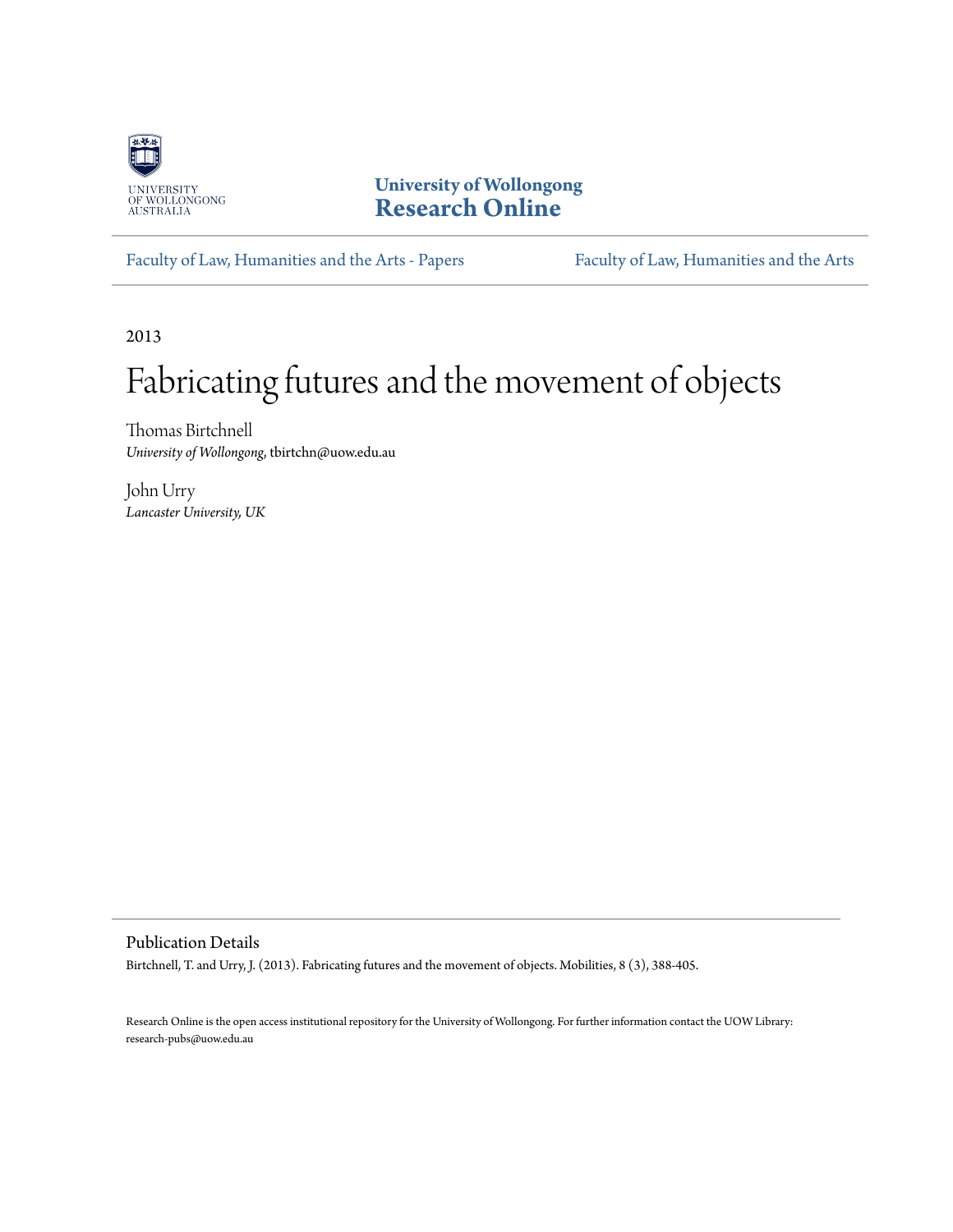# Fabricating futures and the movement of objects

#### **Abstract**

This paper assesses possible futures concerning so-called 3D printing in relation to socio-technical systems and consumption and production. Drawing on an Economic and Social Research Council funded project, the paper details the results of research exploring possible futures of the manufacturing industry and impacts upon the transport of objects. Such 'printing', or 'personal fabrication', could permit many objects to be produced near to or even by consumers themselves on just-in-time 'printing' machines. Widely known about in engineering and design, the impacts of these technologies on social practices and transport have yet to be much examined by social science. These technologies may become as ubiquitous as networked computers, with consequences just as significant. The paper reports on this recent research that seeks to understand some economic, social and environmental implications of what may be a major new socio-technical system currently in the making and which might have major consequences for the trajectory of the twenty-first century.

#### **Keywords**

movement, objects, fabricating, futures

#### **Disciplines**

Arts and Humanities | Law

#### **Publication Details**

Birtchnell, T. and Urry, J. (2013). Fabricating futures and the movement of objects. Mobilities, 8 (3), 388-405.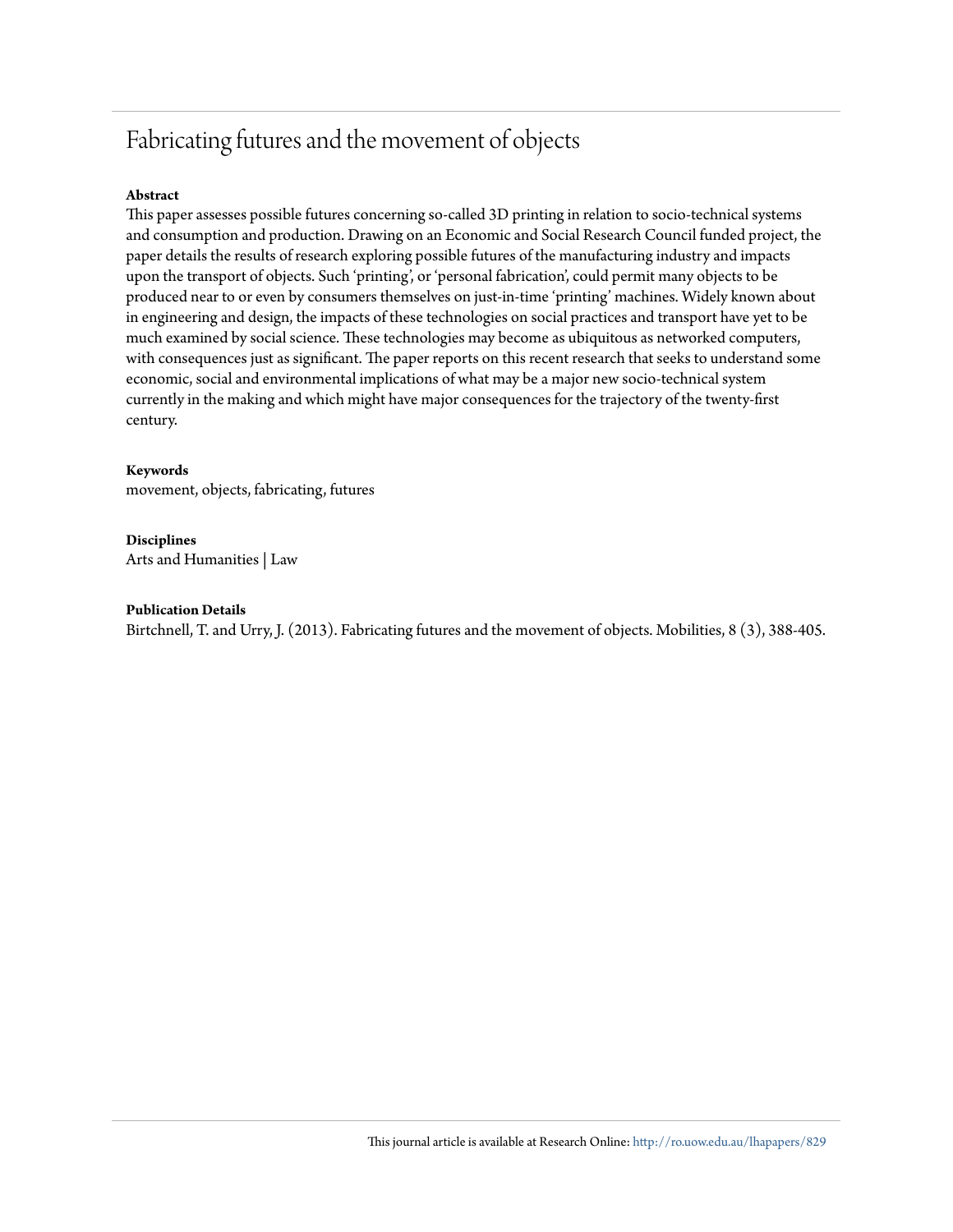## **Fabricating Futures and the Movement of Objects**

Thomas Birtchnell and John Urry

#### **Abstract**

This paper assesses possible futures concerning so-called 3D printing in relation to sociotechnical systems and consumption and production. Drawing on an Economic and Social Research Council funded project, the paper details the results of research exploring possible futures of the manufacturing industry and impacts upon the transport of objects. Such 'printing', or 'personal fabrication', could permit many objects to be produced near to or even by consumers themselves on just-in-time 'printing' machines. Widely known about in engineering and design, the impacts of these technologies on social practices and transport have yet to be much examined by social science. These technologies may become as ubiquitous as networked computers, with consequences just as significant. The paper reports on this recent research that seeks to understand some economic, social and environmental implications of what may be a major new socio-technical system currently in the making and which might have major consequences for the trajectory of the twenty-first century.

### **Key Words**

- 3D printing,
- additive manufacturing,
- rapid manufacturing,
- mobilities,
- transport,
- systems

*The rigid uniformity and long runs of identical products which characterize our traditional mass-production plants are becoming less important … Numerically controlled machines can readily shift from one product model or size to another by a simple change of programmes … Short product runs become economically feasible.* 

(Industrial Engineer Boris Yavitz, cited in Toffler 1971, 243)

## **1 Introducing 3D Printing**

This article assesses a possible future concerning developments in so-called threedimensional (3D) printing. Such technologies could become as ubiquitous as networked computers have become since the initial emergence of web browsers in the early 1990s. And this might generate huge reductions in the scale of transportation and objects worldwide. Could printing many kinds of objects dramatically reduce the 'miles' currently travelled by manufactured objects on container ships, aeroplanes, trains and lorries? Such 'printing', or what can be referred to as 'personal fabrication', 'additive manufacturing' or 'rapid manufacturing', would permit many objects to be produced near to or even by consumers themselves on just-in-time printing machines.

Philosophers have typically regarded the physical world as made up of unambiguous objects, such as tables or chairs. Such objects possess various properties, which ensure the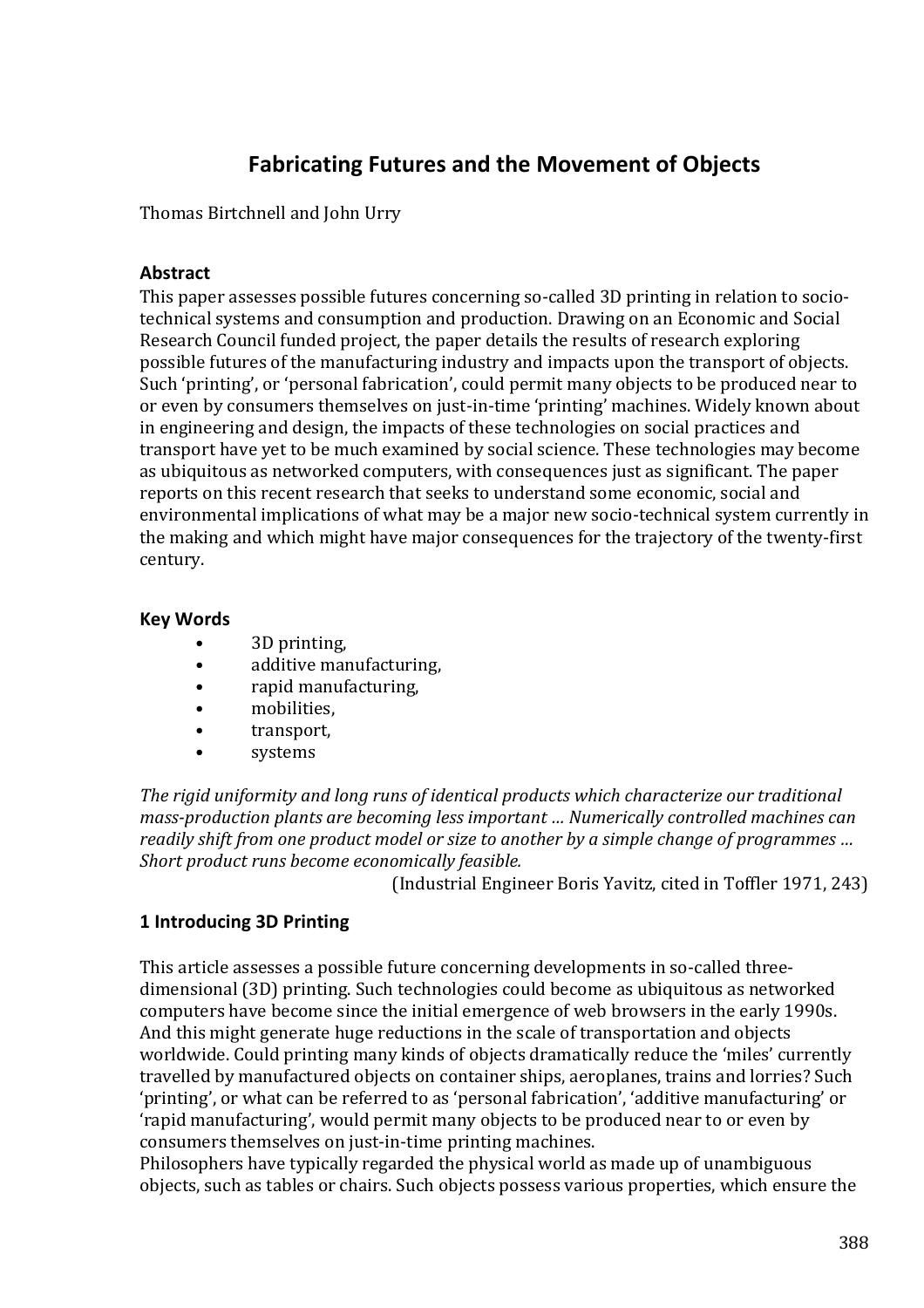enduring objectness of such things. Many such objects are 'made', but in order to be made, materials have to be worked on by humans who directly turn wood or indirectly turn chemicals into a table or chairs. There is a co-present relationship between humans and the objects that are being manufactured deploying various kinds of design. These designs are located within each person or in books and drawings or in computer software. The objects once 'made' are then transported elsewhere to be used for eating or sitting upon. Key here is what we might call 'co-present manufacturing', even if the using of the objects that are manufactured mostly takes place well away from their site of production. Indeed, there are increasingly huge distances travelled by many such objects.

We assess here some possible transformations in manufacturing known as '3D printing' or 'personal fabrication'. Since the development of digital printing, it has been common for such printing to occur both locally and remotely. But now what can be 'printed' is taking a different form. Dating from around 2003, various printers developed which enable the printing of 3D shapes and not just printed two-dimensional (2D) text or pictures. What are printed are objects, and those objects can be printed or manufactured thousands of miles away from where the digital designs are located. The designs are transmitted virtually and then turned into objects through remote 3D 'printing'.

There are various technologies involved here, the main differences being in how the layers of the print are built up as they are laid one on top of the other in micro-millimetres of detail. As they are laid down, so a 3D object gets to be produced. Each layer is in effect a digital slice generated through a given computer-aided design. After each layer is complete, the next layer is added by a fraction of a millimetre until the object is fully printed or we should say 'manufactured'. Low-cost printers simply use plastic, which is heated into a liquid and then extruded. More expensive printers use binding agents and powders, lasers and electron beams and exotic materials – resin, nylon, plastic, glass, carbon, titanium or stainless steel. The latest machines can also mix together a number of materials in the same print. These processes are together known as 'additive' manufacturing, by contrast with most previous 'subtractive' manufacturing processes that cut, drill or bash wood or metal or other materials and hence generate much 'waste'.

Such 3D objects were initially developed so as to print prototypes of an object before tooling up of a workshop or factory in order to produce the 'real' object. Manufacturing individual prototypes is very expensive but 3D printing made it much cheaper and 'rapid prototyping' has become widespread. As 3D printing has developed, it came to be realized that a much wider range of shapes and materials could be produced and not just prototypes of something else, but of real objects. Something like 20% of 3D printing is now thought to be of final products rather than the printing of prototypes (Kross 2011). And with online retailers and on-demand manufacturing already in place, the next stage would be for objects to be downloaded in real time and 'printed' in the manner of contemporary music and literature. And websites including Thingiverse, Cubify, The Pirate Bay – which offer a 'physibles' category – and instructables are already catering for this.

Some objects that can now be 'printed' include medical implants, car parts, jewellery, football boots designed for individual feet, furniture, lampshades, batteries, bikinis, formula one car parts, parts for aircraft, stainless steel gloves, dental crowns and customized mobile phone covers. Researchers are envisaging 'printing' the entire wings of an aircraft, an electric vehicle or even whole buildings, as there is a planned scaling up of such 'printers'. For example, engineers at the University of Southampton printed an electric-powered aircraft with a 2 m wingspan with a top speed of 100 miles per hour (Marks 2011). And in the USA, the companies Kor Ecologic and Stratasys have printed a hybrid electric car called the Urbee (BBC News 2011). Moreover, rapid manufacturing offers designers the option of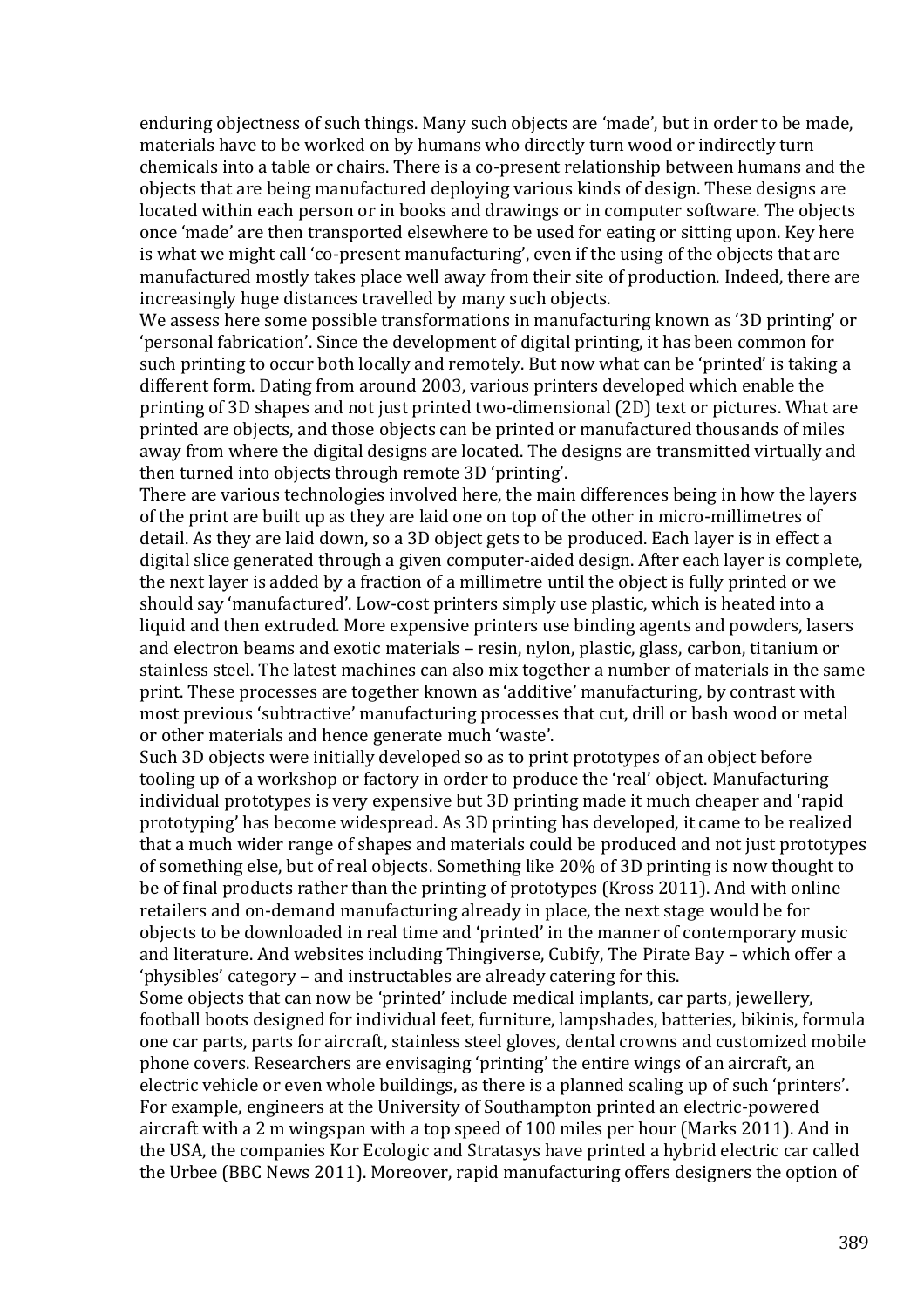printing complex geometric designs practically impossible in other forms of manufacturing or of exotic materials impossible to use in a factory environment. A team at Cornell University has invented the Fab@home printer that uses a syringe enabling it to print with a wide range of materials (Pearce et al. 2010). The Cornell team is also working on 'food inks' to create new printable food-based products and recipes and new social practices in cooking, preparation and dining (Sandhana 2010). The health implications of 3D printing are in the short term, the 3D printing of models of organs and prosthetics (Clarke 2011), to in the long term the actual printing of organic transplants, such as teeth, using stem cells and organic matter (Science Daily 2011).

Such a manufacturing system has many potential cost savings as economies of scale develop and user groups grow. These include customizing objects for particular consumers, printing or manufacturing on demand, savings on raw materials since little gets thrown away and the local adaptation of design elements so as to suit particular environments or sets of customers.

But the biggest saving is that objects can be manufactured next to or even by consumers with their own 'printer'. If these are too impractical for home use, what could proliferate are local 3D printing shops on the high street, in warehouses, or in shopping centres. In McDonald's science fiction Brasyl shops called 'Atom Shops' print 'necklaces, hats, earrings, formal masks, body armor, watches, costume shades, I-clothing' (2007, 120). Overall, there are possibilities of much greater localization of manufacturing especially as a further innovation here is that of 'self-replicating printers' based upon open source software. More generally there is for some products the capacity to scan an object and then make endless copies and this would produce huge cost savings (although would in turn generate many issues in copyright and ownership).

What could develop here would be something like the current downloading of digital music or films. People would not so much buy objects as pay for accessing or gaining a license to produce or download the design of one or more of the objects in question. This would be part of a growing 'access', rather than the 'ownership', economy that has developed with the growth of the digital 'Internet of things' (See Rifkin 2000). There is already a vast online open source network of designs and blueprints available for download.

Within a couple of decades it may be that low-cost manufacturing centres, as in the global south, would no longer possess the comparative advantage in manufacturing objects in bulk that are currently 'container-ized' to markets often over thousands of miles. It is possible that 3D digital manufacturing could replace the transport of many manufactured objects, even eliminating the whole business of 'logistics' or turning it into a 'materials economy' based around standardized supply chains of material feedstocks solely for printers. Digital objects can travel almost for free although significantly oil is the basis of many of the materials used in the rapid manufacturing process. If this set of developments went global this could bring the incipient 'southern' century to an abrupt slowdown or shift to service and research sectors trading knowledge and innovation rather than labour and manufacturing capacity, so perhaps less like China and more like India today (Mills 2011). We now examine whether and to what degree such a new socio-technical system might be emerging here. We must avoid techno-hyperbole but at the same time note that new systems do sometimes get established and add to the ecology of technologies, practices and innovations. In the next section, we examine a brief history of fabrication and transportation. In the third section, we detail some of the features of this new potential system. Following this, we examine certain transportation and sustainability aspects, before presenting a brief conclusion on just what it is we might be identifying here.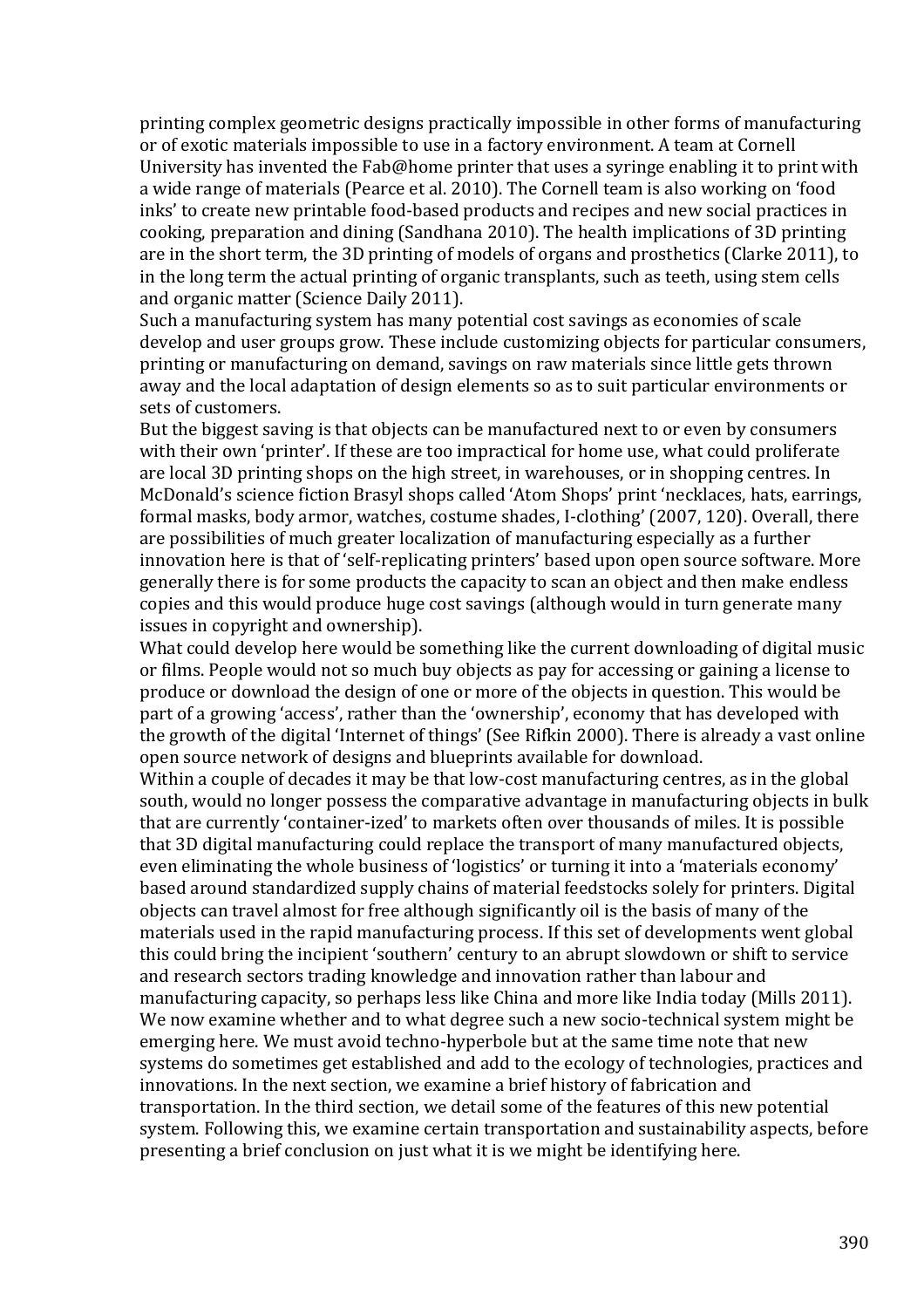### **2 A Brief History of Fabrication**

Our approach here is that system innovations: 'are not merely about changes in technical products, but also about policy, user practices, infrastructure, industry structures and symbolic meaning, etc'. (Geels 2006, 165). The social is thus core to innovation as all 'innovation is social innovation. Innovation does not happen "out there" in the world of objects, but in society and in minds' (Tuomi 2003, 5). We will thus examine whether and in what ways a new socio-technical innovation might be developing here, not just a new technology.

While there is much archaeological evidence for extended transnational trade routes, most objects people used prior to the industrial revolution were sourced and repaired locally. These were systems of personal fabrication. Most non-agricultural objects were made or repaired by craft specialists including milliners (hats), ironmongers (iron goods), blacksmiths (metal-work), wainwrights (carts, wagons and chariots), coopers (barrels), sawyers (wooden furniture), tinkers (tin domestic items) and cobblers (shoes). Goods repaired or procured from these trades, now captured in many occupational surnames, were complemented by a few high-status exotic items garnered through long-distance trade and barter, often taking pride of place in ritual offerings or as grave goods in burials. With the shift to industrial manufacturing, many crafts became less significant as unskilled workers entered factories. Here, industrial fabrication was performed by machines involving highly routinized operations and assembly by industrial workers based upon a complex division of labour, famously elaborated in Adam Smith's eighteenth century account of a pin factory and its resulting economies of scale.

With the introduction of complex mechanics and computing into factories in North America and Western Europe in the 1960s, automated mass-produced manufacturing allowed manufacturers to undermine and replace skilled craft labour with standardized mechanized assembly lines. These became based upon what Rodnick terms Detroit Automation, which linked machines of production as an integral line through automatic transfer devices (1966, 396). At the peak of the golden age of Detroit, for the car manufacturing capital and a model of computerized factory automation, the standard was set for large-scale manufacturing operated by computers and involving on-site production and assembly. This is the model of Detroit automation.

But despite becoming the world leader in manufacturing techniques, the American car industry underwent 'de-mobilization' within only a few decades. This involved the offshoring of much manufacturing to countries offering various advantages over the USA, especially cheap and non-unionized labour. The growing use of machine-labour involved relocating the manufacturing bases of many multinational companies from North America and Western Europe to various Asian countries including China. As mechanical technology progressively became more complex, cheap unskilled labour in the global south engendered the offshoring of manufacturing. Company headquarters could remain in control of distributed and remote manufacturing through communications technologies, digitized networks and air travel. As this digital technology was introduced into manufacturing, greater levels of precision, efficiency and speed were afforded, and human labour was pushed to the global periphery (see on offshoring, Bhagwati and Blinder 2009). And in that socio-technical system, the container ship has been a key innovation in the mobilities of cargo. As Sekula writes:

The cargo container, an American innovation of the mid-1950s, transforms the space and time of port cities … The container is the very coffin of remote labour power, bearing the hidden evidence of exploitation in the far reaches of the world (2001, 147).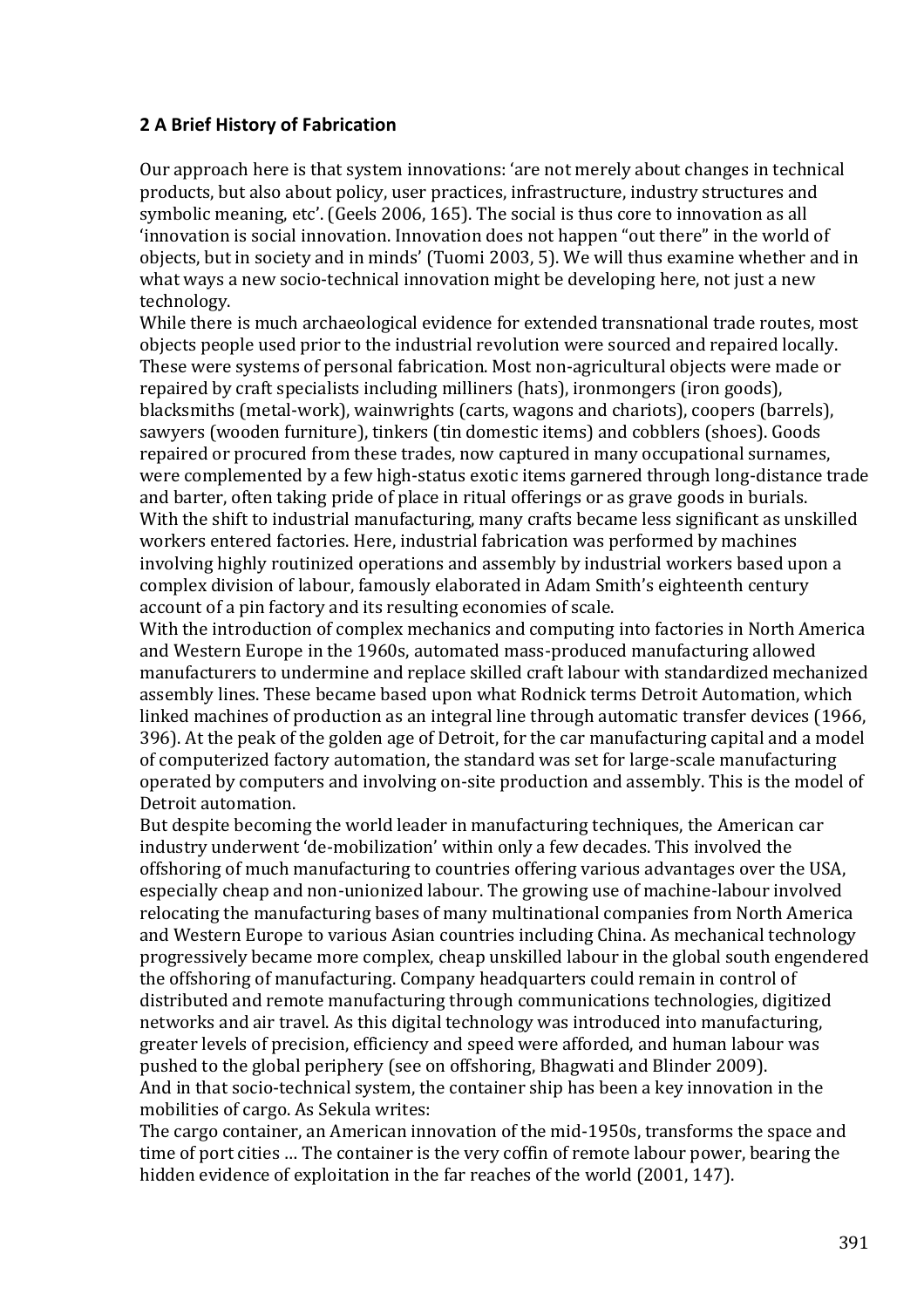Container ships are constantly on the move between selected routes and vast ports such as Felixstowe, Rotterdam and Bremerhaven where the goods are then freighted by rail and road to consumer centres. A powerful symbol of global mobilities, the average twenty-foot equivalent unit (TEU) cargo container is an element of a wider socio-technical system shaped by global production, consumption, provision, investment, inequality, status and wealth. As a protective shell around the fragile artefacts that are consumed in the rich global north but largely produced in the poor global south, container ships now dominate the oceans and the massive ports that facilitate them. China accounts for 30% of all containerized traffic moving into the USA, with Japan in second place at 10%. In early 2005, the world container ship fleet consisted of 3478 vessels with an aggregate capacity of 7,708,524 TEUs (Cudahy 2006, 236–241).

Manufacturing since the 1970s has thus been 'offshored' from major production centres to Mexico, China, India, Vietnam and other countries offering low incomes for assembly lines, using local energy, mostly coal, and bearing the environmental costs. The offshoring of production and manufacturing was a key factor in the growing power of the Brazil, Russia, India and China (BRIC) economies and the rapidly escalating emissions of greenhouse gases (GHGs) from the global south, where regulation is complicated by issues of development and claims on the world's resources. Indeed: 'There is a key misconception about China's manufacturing prowess. The Western Industrial Revolution began with technology innovation, whereas China's urbanization was mainly driven by global demand for manufactured products and thriving private businesses' as well as the vast movement of workers from countryside to conurbations (Wang 2010, 73).

The cargo container is part of a system that includes the goods they contain, the ships that carry them and the resources that power the ships and ports. Such shipping is dependent on low oil costs. To reduce fuel consumption, container ships are growing larger. Maersk plans to produce a new range of 'mega' triple-E container ships 20-storeys high and as wide as an eight-lane motorway and taking 4–5 days to be unloaded. The added size is to reduce GHG emissions and cut the costs of transportation despite making them incompatible with many ports in North or South America (Vidal 2011).

The container is part of a socio-technical system that depends upon economies of scale with low incomes and cheap unskilled labour; cycles of innovation and spaces of creativity and design; low energy costs and pollution standards; and flows of labour chiefly originating from the south to the north and rural to urban areas (Kelly 2010). The ubiquitous 'made in China' logo (or the less common 'assembled in China designed in California') and the container are features of such systems made up of these elements assembled together (Saunders 2010). When the cargo container is emptied of meaning it might be synchronized with another ecosystem: converted into student housing in Amsterdam, a shanty town in Ghana, a small bar in Melbourne or an art installation in London.

Mass production by poorly paid and generally unskilled labourers in the global south is thus linked with mass consumerism and consumer fantasies and desires in the global north. This represents a further upward shift in this exceptional socio-technical system that has remade global trade, production, transportation and consumption over the past decades since, especially, China became the new 'workshop of the world' following the economic reform movement beginning in 1978.

In the next section, we consider whether a different socio-technical system might now be emerging. We call this the system of 'personal fabrication', that is to return in a way to preindustrial fabrication.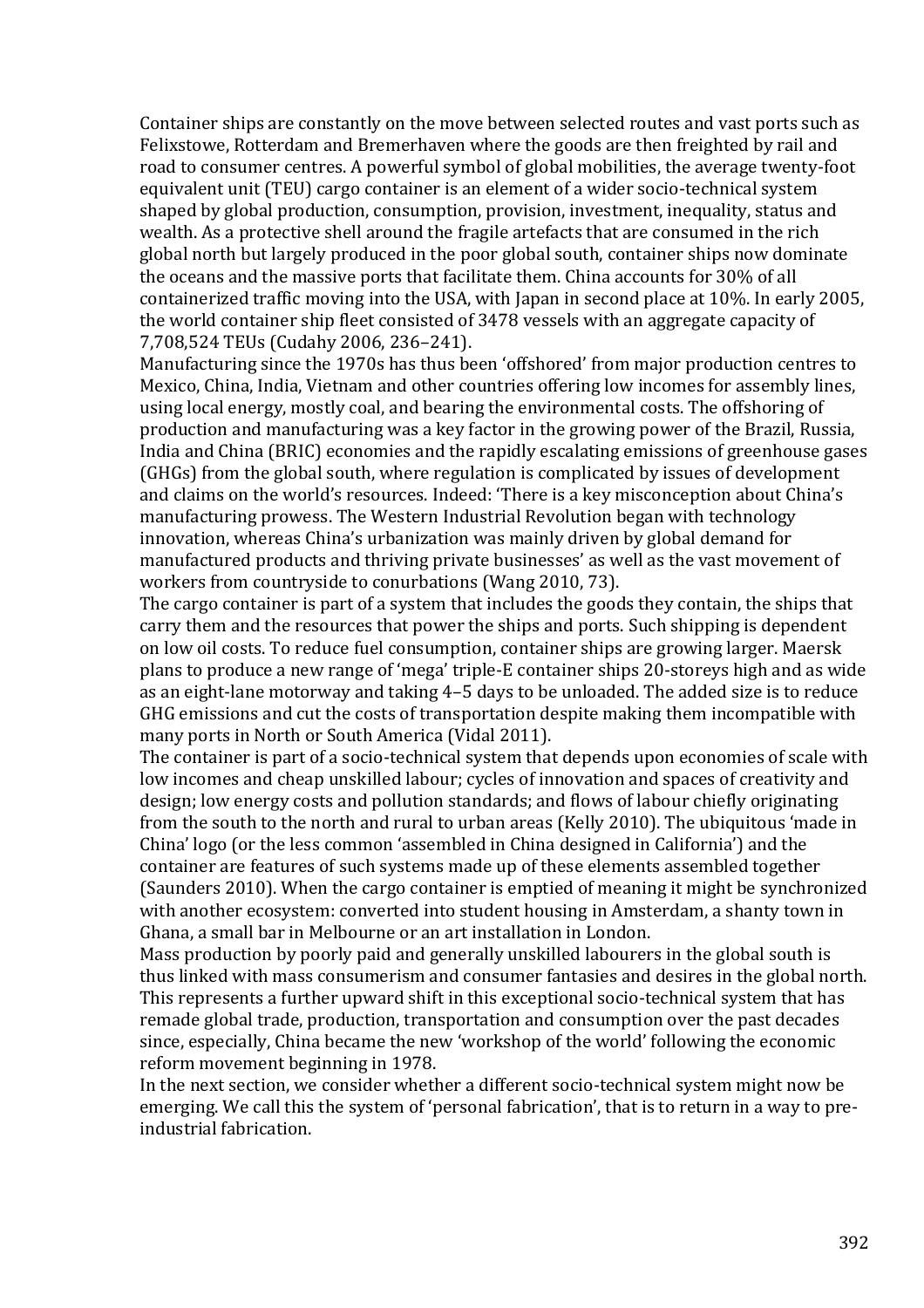#### **3 Fabricating Futures**

In Fab, Neil Gershenfeld draws upon his MIT experience in his course 'How to Make (Almost) Anything' (2007). This is a vision of a manufacturing revolution away from large systems of transport, infrastructure, factory assembly lines and mass labour (Day 2011). Personal manufacturing using pervasive, ubiquitous home computing and open source software involves a possible merging of digital and material worlds.

Personal fabrication is a 'lead indicator' of how digital resources and techniques are moving into the physical environment. They are being pushed not only by large corporations but also by grassroot community enterprises, through a 'materialization of digital information' (Ratto and Ree 2010). Companies at the top and consumers at the bottom may both move towards the digital materialization that synchronizes into a new socio-technical system. Could this make redundant the current system based on assembly lines, factories, mass production, China, ports and containers?

There are various software packages both costly and open source, which allow complex and custom designs to be 3D printed into finished products. Freely distributed files of designs include bespoke objects, toys, replicas, models, prosthetics, musical instruments, clothes, bicycles, cars, houses and even life-like and miniaturized 3D models of people. The most affordable 3D printer is somewhat similar to an inkjet desktop printer where in current methods a 'print head' extrudes or squirts liquids through a nozzle from a cartridge additively depositing the raw material layer by layer (Lipson and Kurman 2010). Computer-aided additive manufacturing in the home, through local 'print-shops', or through Amazon style online suppliers like the company Shapeways, indicates how objects might be designed, made, consumed and transported in a user-led, personally managed process.

Instead of subtracting or removing quantities of material through machining or cutting, or forming objects by moulding or stamping, additive manufacturing uses precision techniques that build up the product layer by layer (Hopkinson, Hague, and Dickens 2006). Therefore, personal fabrication means that artefacts are not mass produced but individually produced from digital bits, transferable via online networks, translated into atoms by computers and computer-controlled interfaces. Automated manufacturing has induced economies of scale for many decades. However, personal fabrication suggests a new system and is something Futurologist Alvin Toffler foresaw in the extract at the beginning of this article from the book Future Shock.

Various universities such as MIT, Cornell, Sheffield, Southampton, Newcastle, Bath, Loughborough and private sector companies are leading research and development in this new system. These include a range of suppliers of 3D printers from small-scale startups such as Makerbot to large specialist producers such as Z Corporation. As well, existing printer companies such as HP are investing in research and development and selling products through tie-ups with smaller companies such as Stratasys on a range of small to large consumer and industrial 3D printers (Shankland 2010).

The open source community is also innovating 3D printing. The inventor of the RepRap, University of Bath's Adrian Bowyer, makes clear the attraction of open source to distribution: 'it's designed to copy itself because that's the most efficient way of getting a large number of them out there' (Stemp-Morlock 2010, 1). By self-replicating itself in essence it 'leapfrogs' the gradual development and adoption of the technology, disrupting incumbent and niche suppliers, and instead allowing small users, including schools, community groups and pioneer individuals, to quickly adopt and adapt the technology for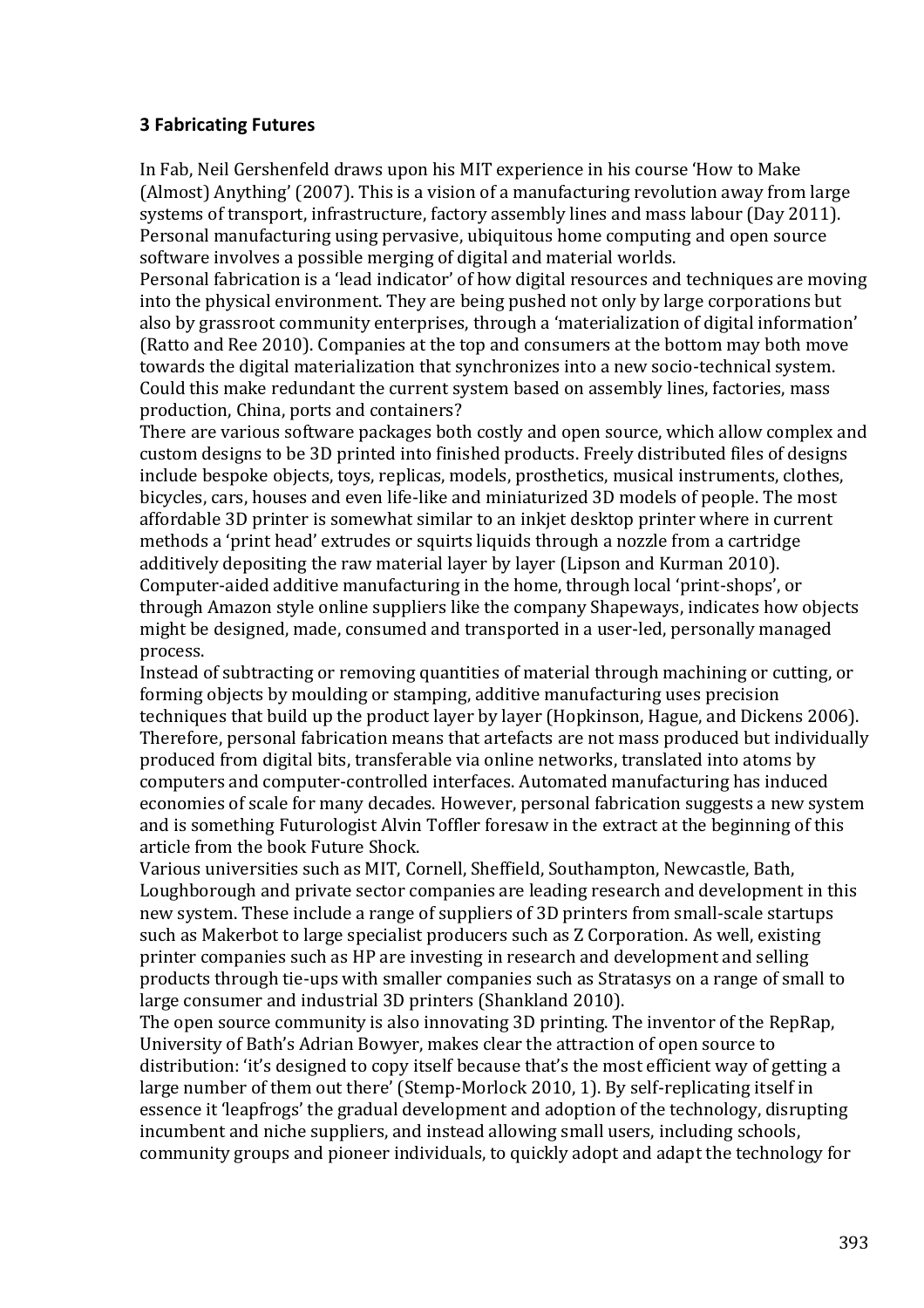themselves without effort or cost beyond assemblage and the purchasing of the feedstocks and the non-printable components.

Therefore, a major factor in the growth of home or office-based 3D printing has been open source designs that come in kits assembled by the user and that can print, or self-replicate, the technology for others. These innovations offer possible futures of rapidly demobilizing global manufacturing, distribution and production (Shapira 2004).

First, this is because self-assembly and stripped-down materials bring costs down. Second, open source licenses and designs mean that users can also modify and customize the printer technology, encouraging further innovation. Third, self-replication means that once a single unit is purchased there is no limit to the number of printers that can be produced. A pioneer in open source 3D printing, Bowyer notes the similarities to the early computer revolution where enthusiasts built their own desktops from generic parts around printed circuit boards. These were initially much more expensive than 3D printing is today (Thomson 2010).

3D printing could lead to a decentralized, onshored manufacturing system based on current shifts in consumer practices towards online browsing and shopping. The key disadvantage of current Internet-based online stores and suppliers is that buyers have to wait for products to arrive, so they cannot try out or touch the product beforehand, usually relying on conventional mail systems (BBC News 2010). As well there has been a dramatic shift from professional logistics supply chains to personal logistics. Online purchasing systems that depend on personal channels (home addresses, individual accounts and local post offices) have changed how organizations such as the UK's Royal Mail distribute and manage deliveries. So while the Internet and email have reduced demand for personal communications such as postcards and letters, they have upscaled demand for larger volumes of packages and products transported through personal logistics. There are increased volumes of parcel and package delivery stemming from online retail. These deliveries cannot be shifted by bicycle or foot but demand larger warehouses, vehicles and logistics. As one expert we interviewed in retail supply chains made clear when asked about the impact of the Internet on mail delivery in terms of online retailing:

Hand-written letters gone. But the unexpected bit of that was that everybody now shops and buys stuff online from jewellery, cosmetics, DVDs and books and all of that needs to be delivered. So if you actually look at what a Postman delivers these days a lot of it has been sourced online but is being delivered by the Postman. So what that means, interestingly, is that we won't have as many bicycles in the Royal Mail fleet as they can't carry all those packages. So it's gone from letters to packages and the volume is much bigger.

But if this trend from professional logistics to personal logistics is carried through to personal manufacturing then organizations that have seen unexpected growth from the Internet, such as the mail, would undergo a rapid decline along with the container freight that supplies these online products.

So personal fabrication could replace or augment the production of many consumer objects and this will increase with the innovation of very fine printing layers and units that offer mixed materials. Current high-end units print in steel and titanium and have produced finished parts in Formula One cars, motorbikes and aeroplanes.

However, like all new innovations, 3D printing is not without much debate and controversy with the strength and durability of parts produced on some printers being questioned. For example, the feature Known Universe on the National Geographic Channel shows host John Hopkins University theoretical physicist David E. Kaplan visiting Z Corporation to 3D scan and print a crescent wrench he brought with him for the purpose. The sight of Kaplan drawing the printed wrench from the powder bed in the machine met with great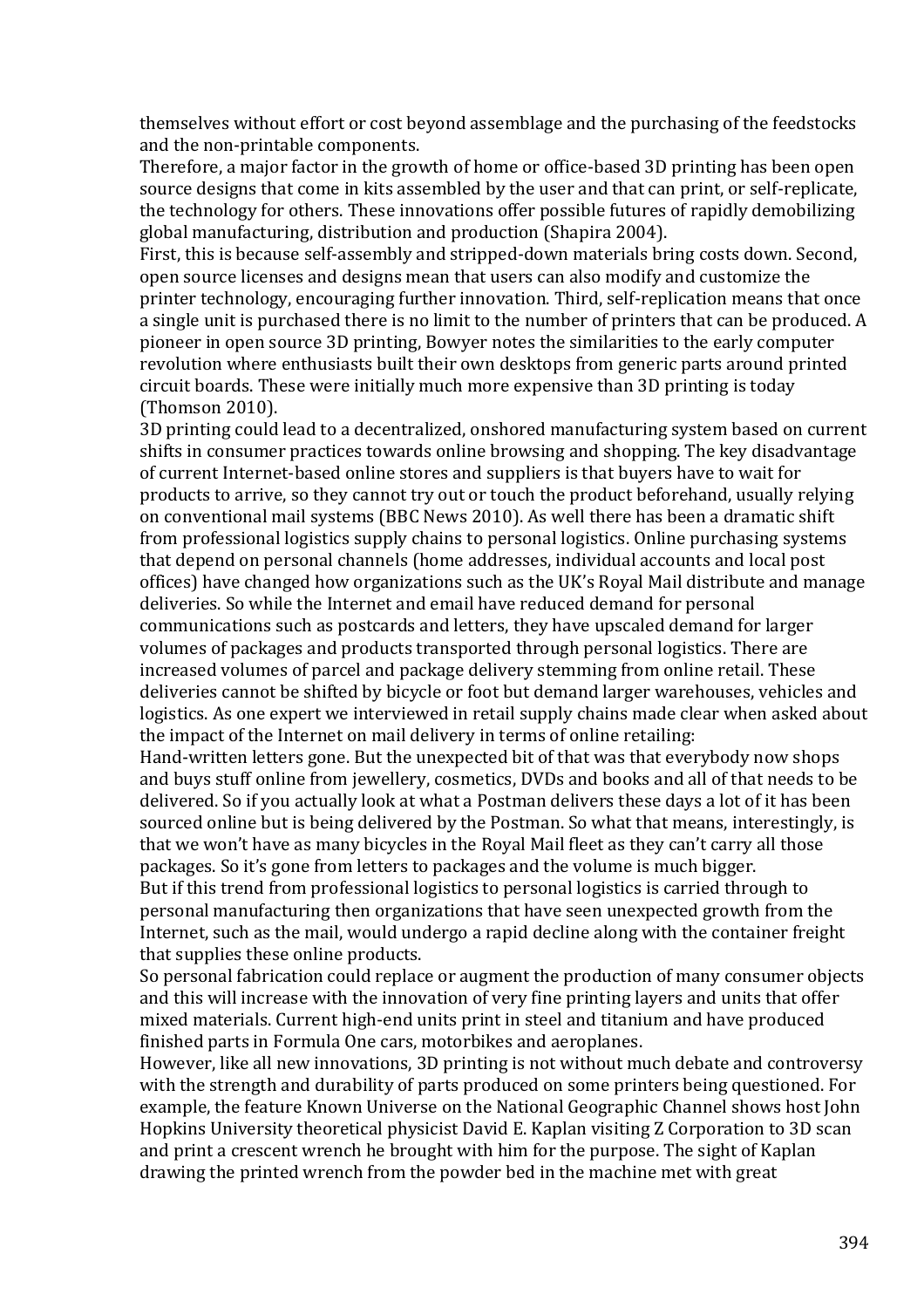excitement in the media. He, however, released a second video on Youtube apologizing for inaccuracies in the original video (Kaplan 2011). Some viewers had spotted that the resinbased printed wrench, which was able to tighten a nut, was different from the metal one he supplied in the beginning of the video. What had been left out of the feature was that the 3D scanned image had been manipulated using stock designs. Off camera, and with an exact resin replica of the metal wrench, Kaplan's initial effort to tighten a nut and bolt with the printed spanner actually caused it to break leading some commentators to question his claim that printed tools could be printed and used by astronauts 'in space'.

Nevertheless, as Kaplan points out, these issues do not refute the premise of the video that any object can be stored and transmitted digitally and printed from a range of materials including metal, glass and plastic depending on the printing technology. Kaplan countered that he had simply chosen the wrong material for printing an exact metal replica. A 3D design and bureau company we interviewed with its own in-house printers also noted similar experiences with powdered resin objects and noted that in using exotic materials, new design techniques and customizations need to be made to match the strengths of forged steel items. However, the ability to rapid prototype on-site means the strength of objects can be tested within the actual design process itself. And once these designs are established they can be shared between users digitally and even with users in space as Kaplan predicts.

The possibility of personal manufacturing disrupting existing global supply systems is due to a number of current elements: political interest in 'homeland' security and manufacturing jobs, growth and resilience; interests in resource security, scarcity and efficiencies; widely available domestic Internet connectivity, competence in computing and 2D printing and innovative software companies; and the leisure hobbyist ethic currently active in open source communities that is transferable to 3D printing.

Carl Bass, CEO of Autodesk software describes how 'you just hit print … rather than a piece of paper with an image on it, here's the actual thing coming out of the 3D printer' (Vance 2010). In the same way, cars in the early stages of automobility in the late nineteenth century and early twentieth century at first looked like horseless carriages; 3D printing technology has similar forms and builds to traditional 2D printers. And the convenience of simply printing an object has parallels with the convenience of cars over horses at the turn of the twentieth century.

At current levels of development, 3D printing technologies are at best implementable, using affordable technology that is based on industrial additive manufacturing technology, like the RepRap, for household products, replacement parts and repairs (Bowyer 2010). However, some anticipate that the technology will become rapidly more refined to include complex and diverse products of near faultless quality. At the moment, the possibility of personally run, widely distributed domestic, self-replicating RepRap 3D printers will impact on the low end of the consumer markets, including unbranded, cheaply made, mass produced replaceable or modular products and parts. A distinct advantage from massmanufacturing systems is that efficiency can evolve organically as the technology selfreplicates and is customized or modified to its task, by contrast with a factory, which mostly builds to a standardized model:

Every person with an Internet connection can contribute to the evolution of products in this mass-manufacturing system. No longer will products be bound to sluggish supply-chain forces: digital designs from anyone will be instantly accessible and free to flourish, or die depending on how well they have been designed. An elite will not determine the range, and energy will not be wasted by forcing physical products through an expensive supply chain before they are presented to the market. Giving people control over what they can make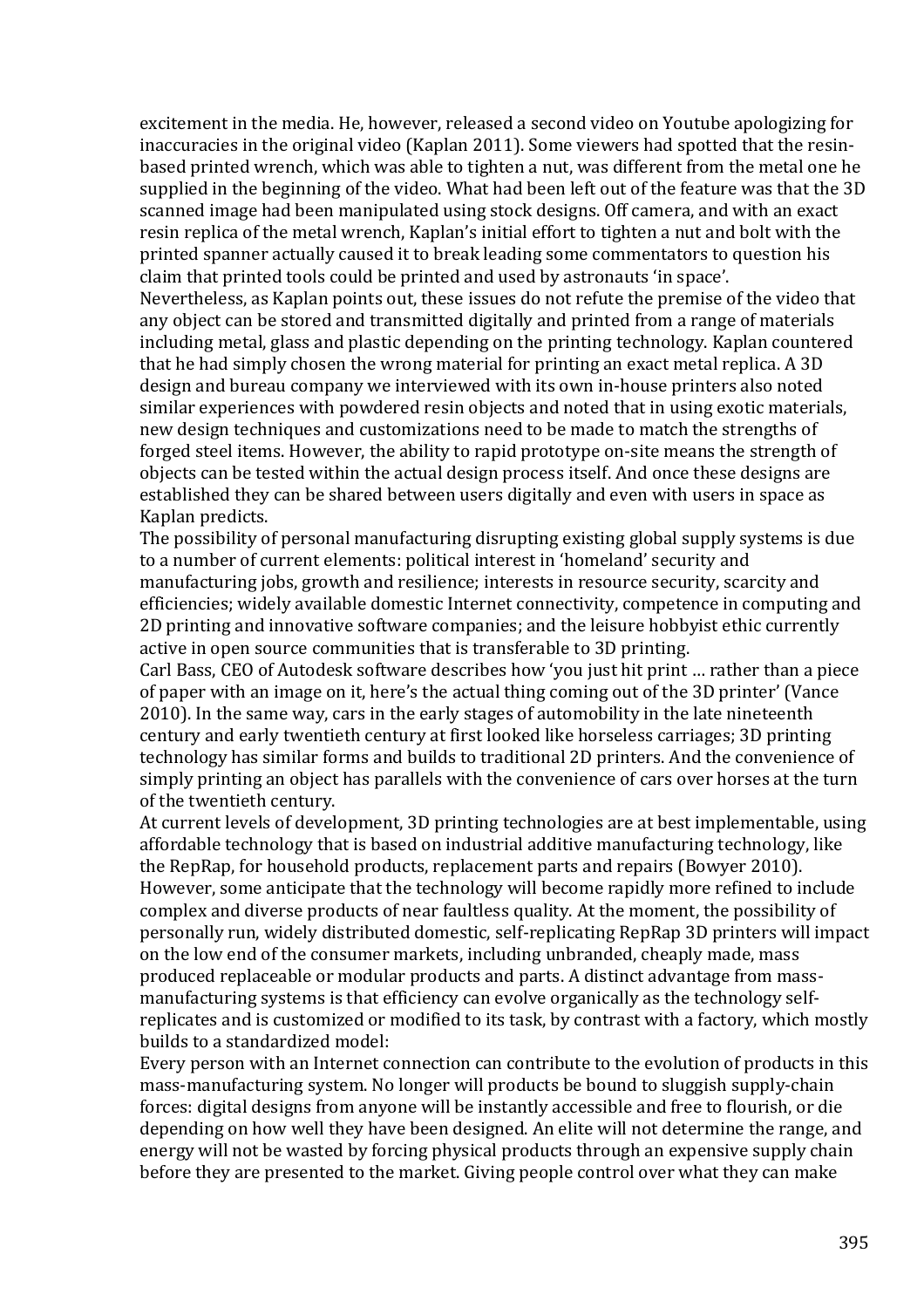means they can get exactly what they want, and through the collective, designs can rapidly strengthen. (Sells 2009, 173).

Taking this further, some analysts are forecasting a different onshoring 'future' for US manufacturing enabled through the existing boom in services and information technology in the global north. In this future, 3D printing offers the potential for the USA to revitalize its manufacturing base and regain economic independence from China and other overseas economies. Thus:

You could imagine a 3D printer making homemade apple pie without the need for farming the apples, fertilizing, transporting, refrigerating, packaging, fabricating, cooking, serving and the need for all of the materials in these processes like cars, trucks, pans, coolers, etc. (Eiben et al. 2011, 5)

Some commentators inspired by 3D printing have even initiated discussion about 'after the factory', where largely services-based regions such as the USA and India could innovate the fusion of services and manufacturing in new ways (Fox 2010). Web-based digital technologies play a central role in this idea of an 'Internet of things': literally global networks of digitally transferable and downloadable files containing designs and blueprints that ultimately portable computers could then build or print anywhere and out of anything. Regardless of which personal manufacturing technologies come to dominate, there remains the question of the raw materials and feedstocks – the paper, ink and toners for a 3D printer – for personal manufacturing technologies and the production and transportation of these resources. Currently, some tested feedstocks include nylon, plastic, resin, carbon, glass, stainless steel, sandstone and titanium. It is possible that many resources will still be required for feedstocks and existing infrastructures now in place could be retrofitted for the purpose, although in many cases these resources could be managed strategically via local 'refineries' – in the same way as existing systems for petroleum or gas – rather than globally. As retail supply chains and markets move from creating, storing and distributing a myriad of manufactured products to feedstocks, a materials 'rush' might occur where companies compete to produce and market feedstocks. Corporations might adopt business models in order to produce and control supply chains of reduced (powder, filament, gel, liquid) resins, plastics, metals, nylons and even foods, which would be transported in standardized cartridges, perhaps similar to those used in inkjet printers.

Moreover, the feedstocks in many consumer printers will be primarily acrylonitrile butadiene styrene petroleum-derived plastics and to a lesser extent petroleum-fertilized polylactic acid cornstarch plastics, currently used in many 'biodegradable' plastic products including cups, shopping bags, tableware and other packaging. Thus existing supply chains for these resources are likely to continue or even grow relative to demand. Yet efficiencies will emerge from additive manufacturing techniques, including the possibility of zero waste, as well as reduced transportation costs.

One possible direction for feedstocks is closed-cycle processes where redundant, broken or unwanted 3D printed objects could be recycled (most likely through an industrial process) into further feedstock for new printing. Indeed, consultants McKinsey and Company and yachtswoman Ellen MacArthur championed 3D printing in a report on a 'circular economy' presented to the 2012 World Economic Forum in Davos (Ellen MacArthur Foundation 2012). Currently, powders and other composite feedstocks have been derived from, for instance, recycled glass powders or other patent-protected resins: companies such as Z Corporation use their own 'non-hazardous, eco-friendly' powders. One solution that raises the possibility of a circular economy is a 'recyclebot' where plastic wastes, including old 3D 'prints', produce more feedstocks for new products in the home from a machine that accompanies or is built into the Makerbot 3D printer (Peels 2011). Students at Victoria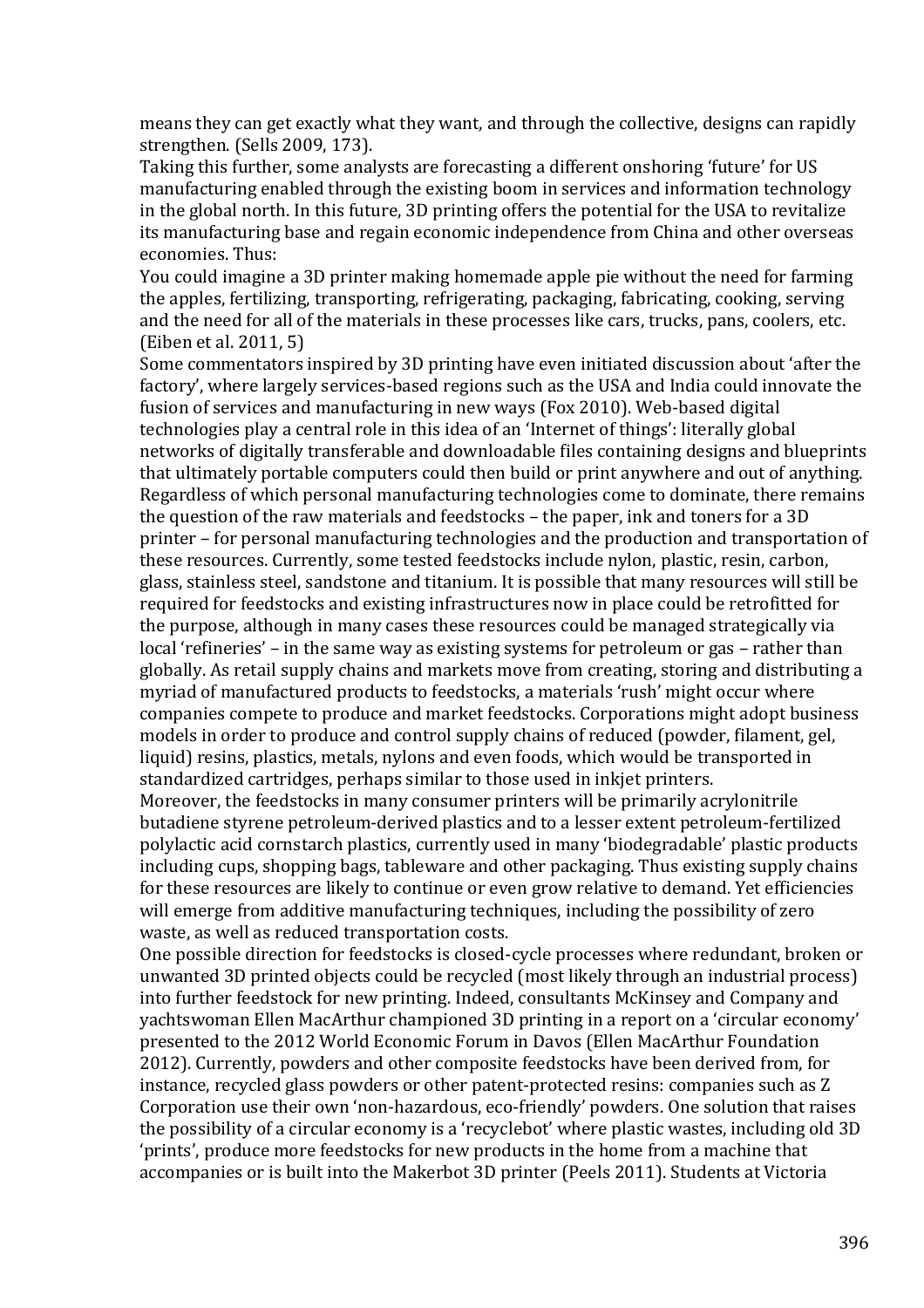University in New Zealand developed a machine that recycled old milk jugs, producing a high density plastic filament feedstock that could be fed and extruded from a 'Makerbot' 3D printer (Burgess 2010).

Disposable packaging could become a resource in itself. Instead of being thrown away, litter could be added to a converter that would process it and add to the feedstock of the domestic 3D printer. Even more dramatically new social practices might render continuous supplies of raw materials redundant. Instead of having a surplus cache of consumer items 'to hand' for specific purposes, items could instead be printed when they are needed. Rather than using a plastic fork and then washing it up, the item could be 'recycled' as part of a hygienic, but possibly energy intensive, process into a spoon for dessert and so on. Clothes could be printed as needed and then recycled instead of cleaned as a new 'normal' way of laundering similar to how line drying was replaced by machine dryers (Shove 2004). Design plays a key role in these circular transitions and the rapid manufacturing of clothing promises zero-waste design practices, as the materials that go into clothing or other objects could be made compatible with the feedstock of 3D printers, which would be sustainably recycled using the same materials with lifetimes as long as the raw materials (Delamore 2004).

We have thus examined a range of possible technologies and practices. The issue is what kinds of system might get to be engendered here to bring the various elements together so forming a new system.

## **4 Transportation**

The technologies and practices in personal fabrication could significantly disrupt existing systems of consumption, manufacturing and transportation. These would have cascading effects throughout the world's supply chains. As Scott Summit, a co-founder of Californian company Bespoke, which designs and 3D prints custom products observes: 'There is nothing to be gained by going overseas except for higher shipping charges' (Vance 2010, 2). Companies for a long time have been looking at the cost of freight and the possibilities of dramatically reducing costs by using reduced materials rather than finished commodities. Personal manufacturing offers a tipping point in how this might occur. Many see this progression emerging from the convergence of open source software, increasing home bandwidths and Internet access, widespread 2D home printer ownership and online shopping practices. As one expert notes in a BBC report: 'entire businesses that are built around managing huge numbers of the exact same part and shipping them all over the world and creating them and distributing them all of the sudden need to change because that role is not as critical to the economy (Sieberg 2010). Thus the 'threat to the logistics firm's business is clear: why would a company airfreight an urgently needed spare part from abroad when it could print one where it is required?' (The Economist 2011, 2). Companies around the world have also cottoned on to the potential of open source ideals in the idea of coproduction, where 'the individual is the coproducer of what he consumes' and this is now at the heart of the strategies of public and private firms that are no longer 'making things' (Marazzi 2011, 46). Factories-in-a-box would enable those unable to purchase objects produced elsewhere to produce them at low cost at the press of a button with the potential to rebalance the global knowledge economy through printing and consuming, rather than trading, the knowledge produced (Gorz 2010). As already noted, integral to such an Internet of things could be the open source model that

some see as the most important aspect of domestic 3D printing and personal fabrication. Part of this is a revolution from digital information to digital spaces, factories to homes and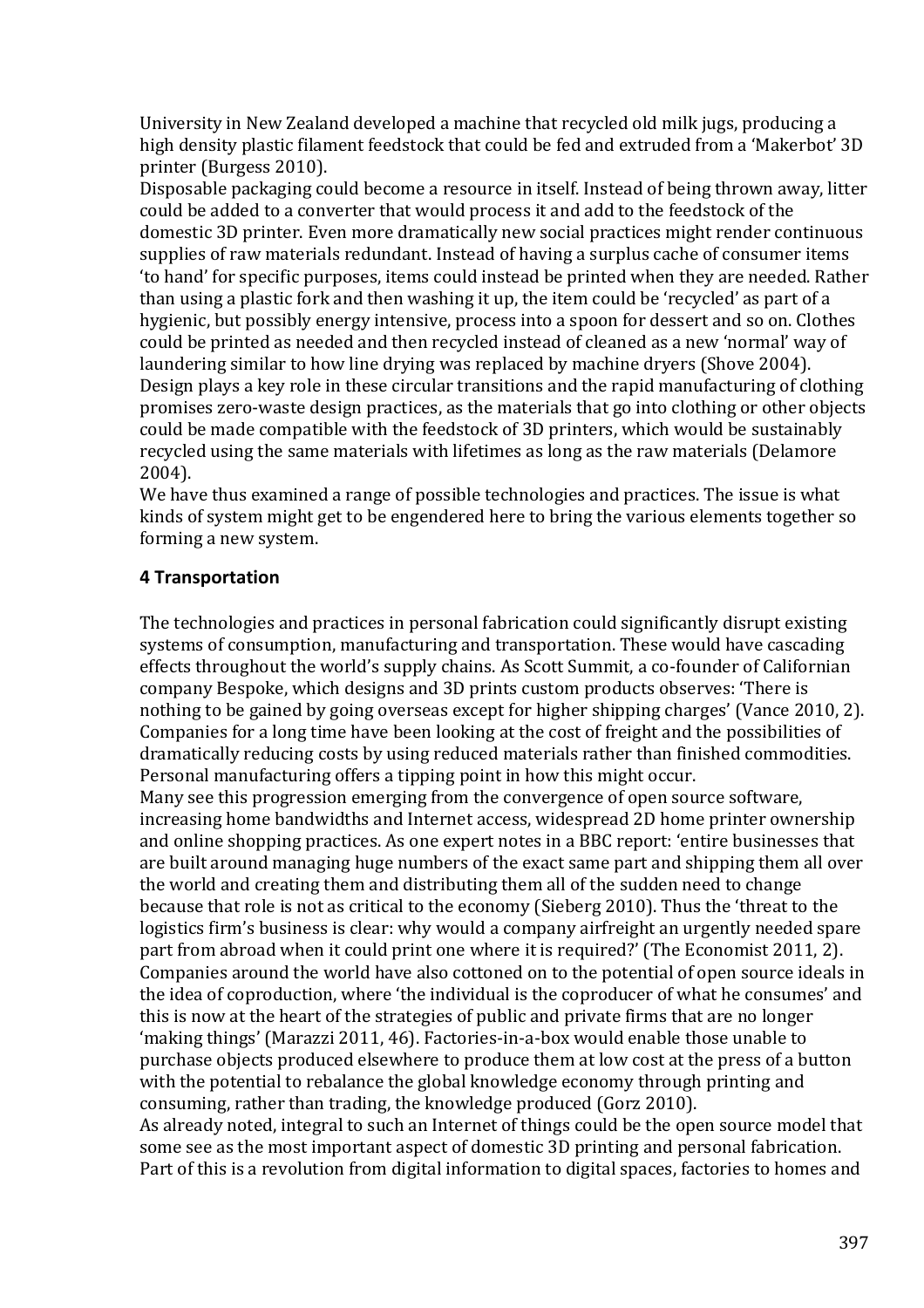more fundamentally digital bits to physical atoms (Gershenfeld 2007). The development of the open source 3D printer, in particular the RepRap and its progeny, the US startup company Makerbot, stems from a 'hobbyist ethic' for 'future craft' (Bonanni, Parkes, and Ishii 2008) that mirrors successful innovations in software development, including Linux, Wikipedia and the Apache web-server standard (Doyle et al. 2010; Facer 2011). However, not all foresee positive effects from this potential new system. According to Easton, the new system that 3D printing heralds will undermine the authenticity of cultural artefacts through flawless replicas from 3D scanned originals or from the dissemination of original blueprints or designs (2011). The greatest impact will be felt in what Easton calls the economy of trust wherein organizations and investors in valued objects will lose the trust of consumers and valuers in their products.

However, the shift away from production has been going on for the last 30 years and pervades much product development. Consumers of mass-produced commodities do not necessarily 'trust' the value of these items, but often the brands associated with them. Branding has enabled companies to introduce all sorts of standardization into product design and also to replace quality with quantity. As one futures expert we interviewed who works with many multinationals, noted:

For example, if you think about any kind of liquid product. If you can get the consumer to add the water at the end, rather than add the water at the factory and transport all that water that's going to be a huge money saving. Hair products if you can just turn them into a powder – and the consumer benefits can be framed as freshness – even for shampoo (this might sound surprising), even for hair products, then you can build a very strong argument for a consumer benefit, plus a logistical cost benefit and an environmental benefit and they are all very aware of that ... so if there are any ways you can limit transport costs. The efficiencies gained from dramatically lowered transportation costs as well as greatly more efficient additive manufacturing standards mean that personal manufacturing can consume fewer resources than current systems and fits into the development trajectories of many companies. Indeed, if closed-cycles of feedstocks can be innovated, as domestic 3D printer use increases on par with 2D printers, new ways of procuring feedstock might be imagined along with new consumer practices of mass customization, which many companies already adopt in coming to terms with the 'age of access' (Rifkin 2000). Organizations like this would not need the global logistics and business models that current multinational companies deploy. One alternative to this would be the 'community enterprise', where localized cooperatives exist to provide public goods without central planning or control (Frey, Luethi, and Osterloh 2011). Such headless and/or bodiless organizations would act as communities rather than corporations, but would encounter resistance from existing powerful corporations.

Forecasting of personal manufacturing centres on both re-skilling and demobilizing manufacturing processes by placing manufacturing within the control of the designers of products. These implications have already encouraged speculation about the revival of US manufacturing (McKendrick 2011; Perry 2011). According to Autodesk's CTO, Jeff Kowalski:

Manufacturing is probably going to be more localized than it has been. We won't be shipping as many raw materials around the world, producing things in lower-cost labor areas then sending it back. If manufacturing the actual production of something is effectively free, and more importantly, complexity is free, that can be performed locally. (Karlgaard 2011, 1)

These processes of de-mobilization and onshoring reverses trends to outsourcing and offshoring, where the responsibility for recruiting, housing, training, managing and paying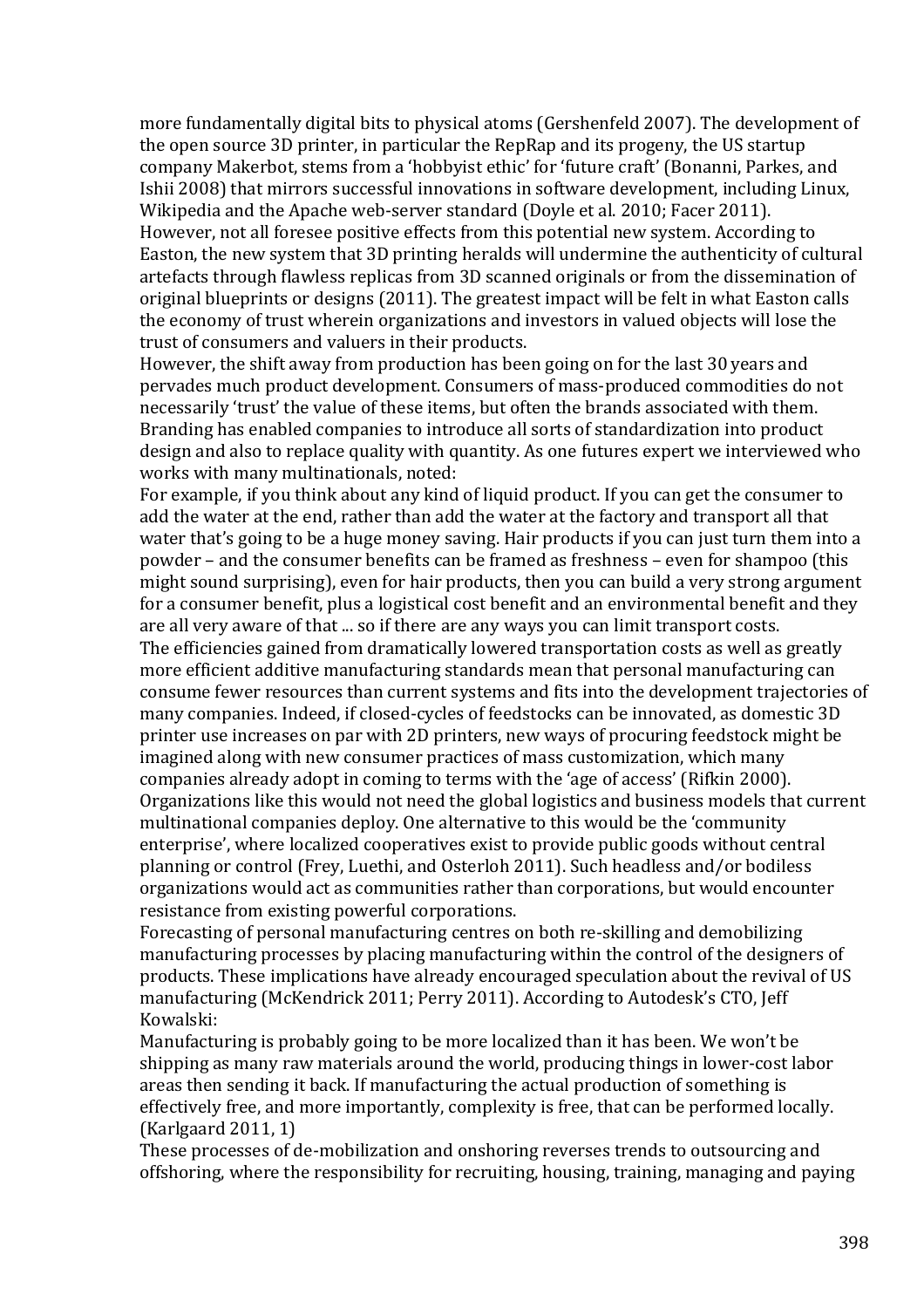for labour is shifted away from the product and brand owners and designers to remote locations governed by different values, legalities, human rights, social pressures and standards of living. In the past, this has allowed companies in the global north to offshore labour, GHG emissions and social responsibilities, but there is now gathering attention to holistic business practices and Corporate Social Responsibility that may come to limit these offshoring business models and encourage onshoring.

Personal fabricators potentially allow print-to-demand and even print-to-need practices rather than conventional patterns of order, stock, supply and procure. As well, currently popular practices in fashion, hobbies and craft of personalization, repair and customization may increase and become mainstream within retail and leisure. With the development of infinite bandwidth and zero latency in online networks combined with personal fabrication, the conventional trading pattern could be 'turned on its head' with artisans in the developing world 'crafting products for 3D printing' in the developed world, in the process reengineering current craft value chains (Bell and Walker 2011, 532).

Everyday life is increasingly becoming 'wrapped up' with digital information, small technologies worn on the body, trusted by users and bolstering big systems that depend on them to function and 'synchronize' (Birtchnell and Urry 2011; Urry 2011). This 'everyware' represents a colonization of everyday life by information technology (Greenfield 2006). 3D printing is thus an aspect of a wider technology movement where digital information becomes materialized and empowers users through 'future craft'; therefore, consumer practices and interests are not compromised by mass manufacturing and branding (Bonanni, Parkes, and Ishii 2008). Part of this process is the creation of completely new designs that are self-assembled and modular, that users can assemble a little like IKEA furniture (Halfacree 2011).

3D printing has been likened by critics to Napster, the peer-to-peer filesharing network, which enables the hosting and downloading of copyrighted music files (Hanna 2011). Indeed, an information economy built on the trade and sales of digital designs rather than products faces many challenges that are currently affecting retail and distribution systems. It is also unclear how Digital Rights Management technologies, currently used in music files, might apply to designs that could be readily and easily re-engineered by sight and traditional methods.

There are also problematic consequences of crafting with personal manufacturing technologies. In one instance, a household key was printed from a photograph and an exact replica made that enabled access to a locked house (Brown 2011). As well, 3D printers could be used by anyone, including children and teenagers, to print many artefacts currently licensed or prohibited, such as weapons or counterfeit goods.

Personal fabrication would also affect marketing, advertising as well as people's desire for consumption as a part of global systems of finance, trade and growth:

One of the potential advantages of home fabbing is the massive reduction in goods transport that would be consequent on people's making lots of stuff for themselves, with all the greenhouse gas savings that that implies … By analogy, one can imagine changes in, say, sales tax laws that would increase the cost of finished goods, but reduce that of raw materials used by personal fabricators. This would be revenue neutral for government, but would encourage the use of the technology with consequent transport savings. (Adrian Bowyer in Lipson and Kurman 2010, 94)

Consumers could meet their sustainability goals, including emission reductions, energy efficiencies and recycling, while at the same time suffering no drop in consumption or living standards. The potential for computer-aided manufacturing have considerable efficiency gains. As well, the marked reduction in freight and print-to-order means more controlled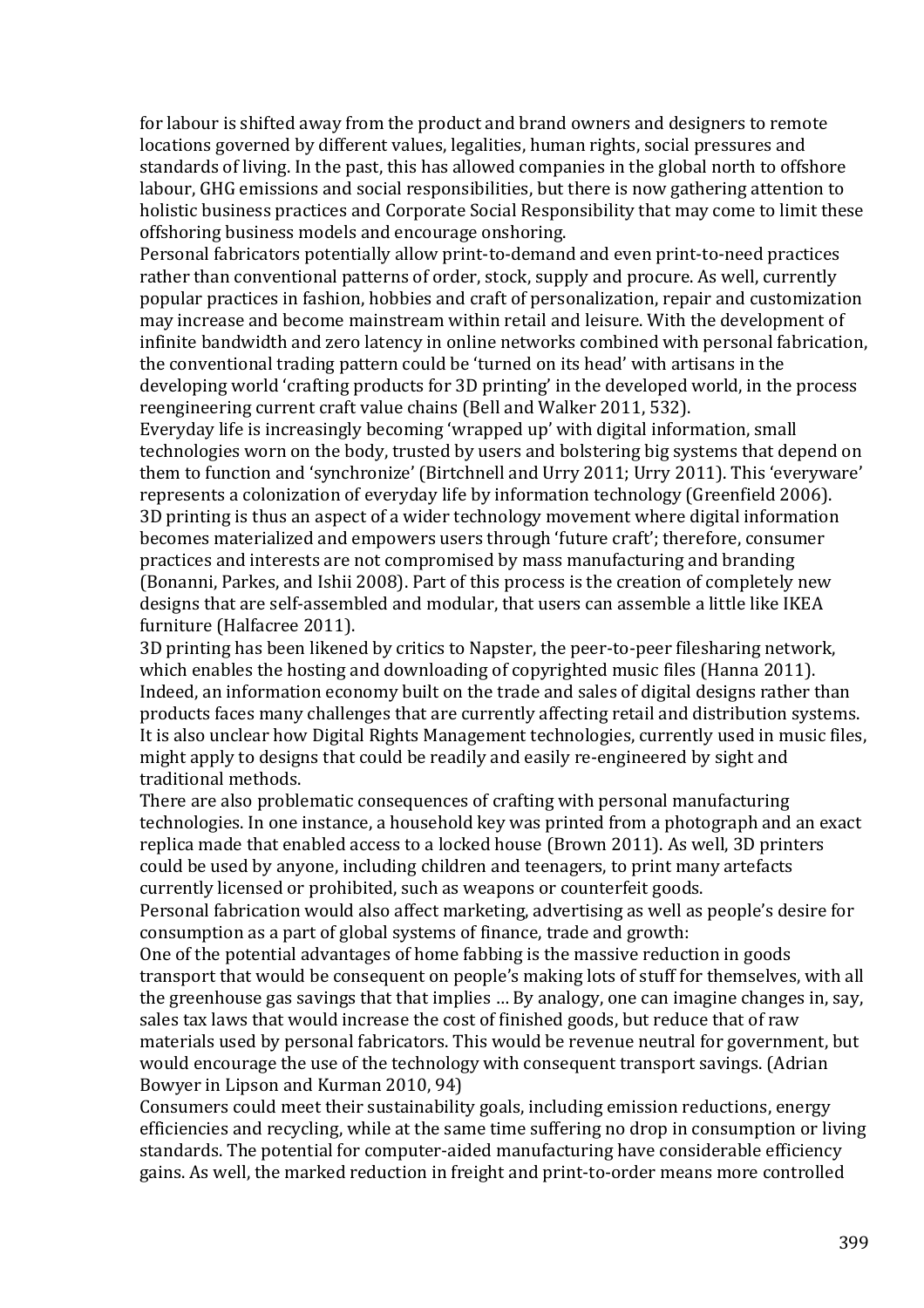production standards. As David Flanders, a technology enthusiast and blogger based in London, makes clear 'imagine I print you a shoe. Your child grows, as they do. You take that shoe, you throw it back in the shredder – the shredder then processes the plastic' (BBC News 2010). As outlined already, there is potential for home recycling and print-to-use practices. New or altered practices emerging from computer-assisted home, or localized, 3D printing can be imagined as aspects of self-sustainability alternatives and indeed wider transition.

'Transition towns', such as Totnes in the UK, imagine communities supported by local manufacturing, small-scale subsistence and craft as well as alternative forms of currency including bartering. The desire for locally accountable skills and products envisaged in the transition towns movement is driven by rejecting the long supply chains of the current socio-technical system. In 3D printing, there is scope for more local manufacturing, sustainability and limited and renewable energy generation.

The 'Walmart' consumption that many in the rich north have grown used to could be met by personal manufacturing in the home or community while at the same time allowing greater sustainability. The middle and lower classes in China and India could also benefit by using self-replicating affordable and customizable 3D printing technology to meet their own development goals, using their designs in combination with open source, reverse engineered and pirated material (Bradshaw, Bowyer, and Haufe 2010).

3D printing will introduce a whole new dimension to debates about ownership, sharing and piracy that parallel discussions of medical patents and genetically engineered crops (Adermon and Liang 2010). Higher end products could also be 3D printed by companies onsite and on-demand using technically superior industrial printers and additive manufacturing technologies. Thus, in the not too distant future, only a small market of products would remain attractive for mass manufacturing. The ball is already rolling as middle-class cosmopolitan lives in the global north already involve elements of a new system conducive to personal manufacturing: mass computer home-ownership; primarily services-oriented sectors such as information technology, design, architecture, education and finance; and cultural interests in customization, individuality and personal expression through fashion, aesthetics and craft. Moreover, there are development gains in the mass adoption of personal manufacturing wherein self-replication techniques, as demonstrated by the RepRap, mean that consumers could print their own 3D printer units at the cost of the raw materials. Potential consumers include the populations of China and India, already building services infrastructures, skills and resources in information technology.

## **5 Conclusion**

We began by examining how the emergence of China and similar economies as manufacturing hubs was a 'game-changer', involving the outsourcing of production to unskilled, low-income workers. Much consumption then necessitated long supply chains deploying new 'container' boxes. This is the current dominant 'cargomobility' system of mass manufacturing, transportation and consumption.

But we then considered in this paper whether this is in part threatened by a new system based around personal fabrication. This new system has the potential to shift manufacturing away from mass production to mass customization and over the next 10– 20 years change the landscape of manufacturing. Whether these roll out in the gradual fashion of remote 'home' teleworking in response to the Internet and videoconferencing communication technologies, or in the rapid transitions precipitated by digital photography or the automobile, is totally unclear. Personal fabrication could mean that ships stacked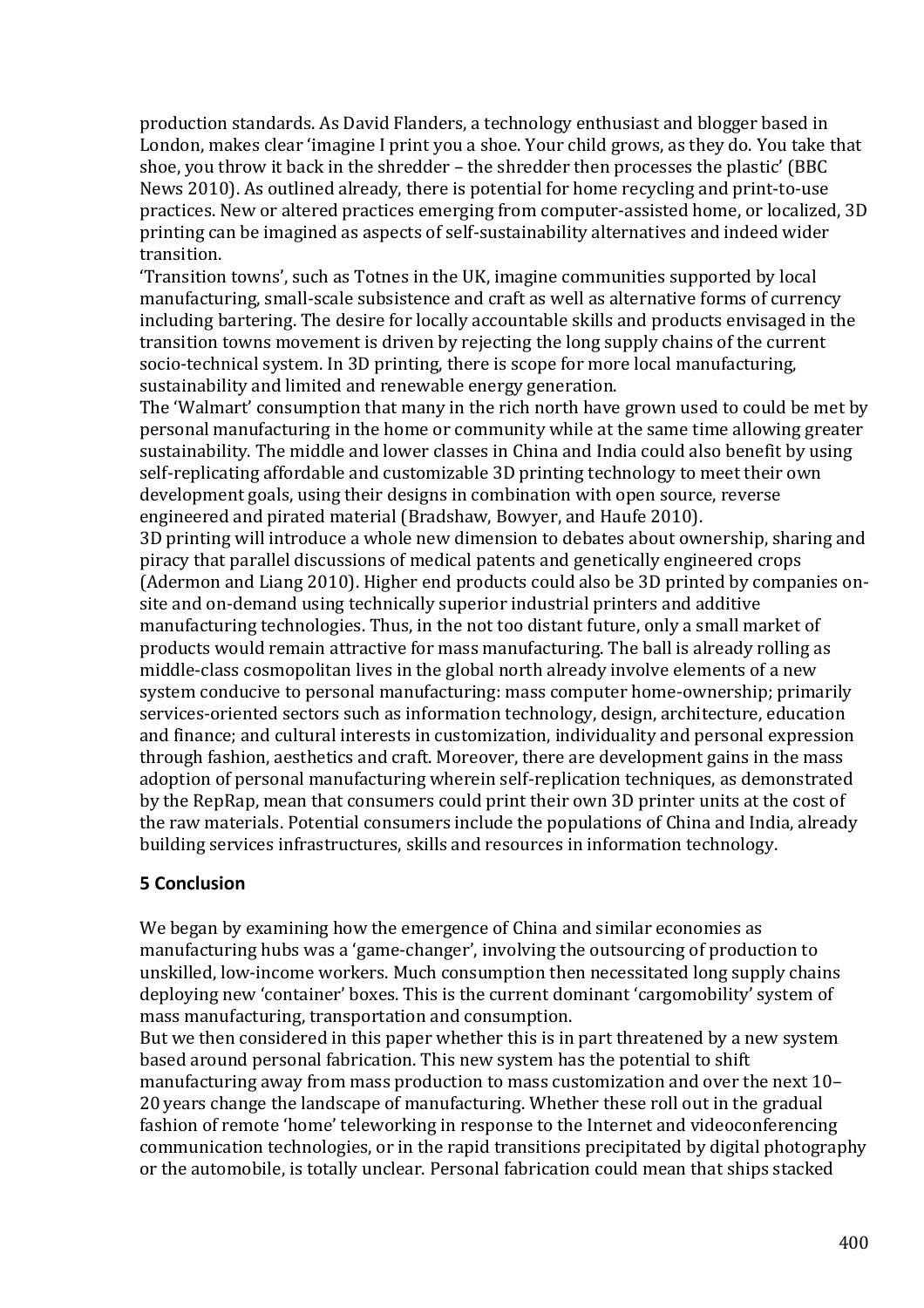with thousands of TEU containers filled with consumer goods become a remnant of the relatively recent past. We have summarized some of the current developments, which indicate a possible new system.

This is of course a highly speculative paper. We have tried to outline a number of interesting and possibly divergent features of a potentially emergent socio-technical system. We do not know if this will remain a small 'niche' or come to be assembled with other elements into a major system that would displace the mass-production/massconsumption offshoring system of the last couple of decades (Geels 2006). We have based this article on interviews with 3D developers, designers and enthusiasts who naturally spoke about the significance of their innovation. Writing the history of the present is fraught with many dangers especially in believing the technology hyperbole of those innovating the 'new'. We are clear though that such a 'new' technology will not simply replace the 'old'. Edgerton talks of The Shock of the Old as much as of the new (2006). So when we imagine a future world of fabrication that is not something that would simply replace long supply chains and containerization. Rather the proliferation of 3D printing may change the overall ecology of machines and technologies. Elements of physical transportation will remain but occupy a different place within a changing ecology of transportation and communications in this possible future.

And if there is one thing that we can predict it is that change in capitalism is always unpredictable in its sources, direction and impact. Marx was well aware of this when he and Engels presciently wrote in The Manifesto of the Communist Party that 'all that is solid melts into air' (1992, 6). What he did not foresee was the possibility that 'all that is solid melts into solids'. 3D printing has the potential to 'reshape the world' beginning with the very nature of the physical world that has so much bothered philosophers (Richmond 2011, 1). If it did it would indeed be 'game-changing' in very many senses and would in a way be a wholly new kind of socio-technical system.

#### Acknowledgements

This paper draws upon current research supported by the ESRC, which includes interviews with experts in 3D printing, transport, futures, retail and consulting. Thanks to our colleagues Christa Hubers, Glenn Lyons and Cary Monreal Clark, as well as Tim Dant, Satya Savitzky and David Tyfield at Lancaster University.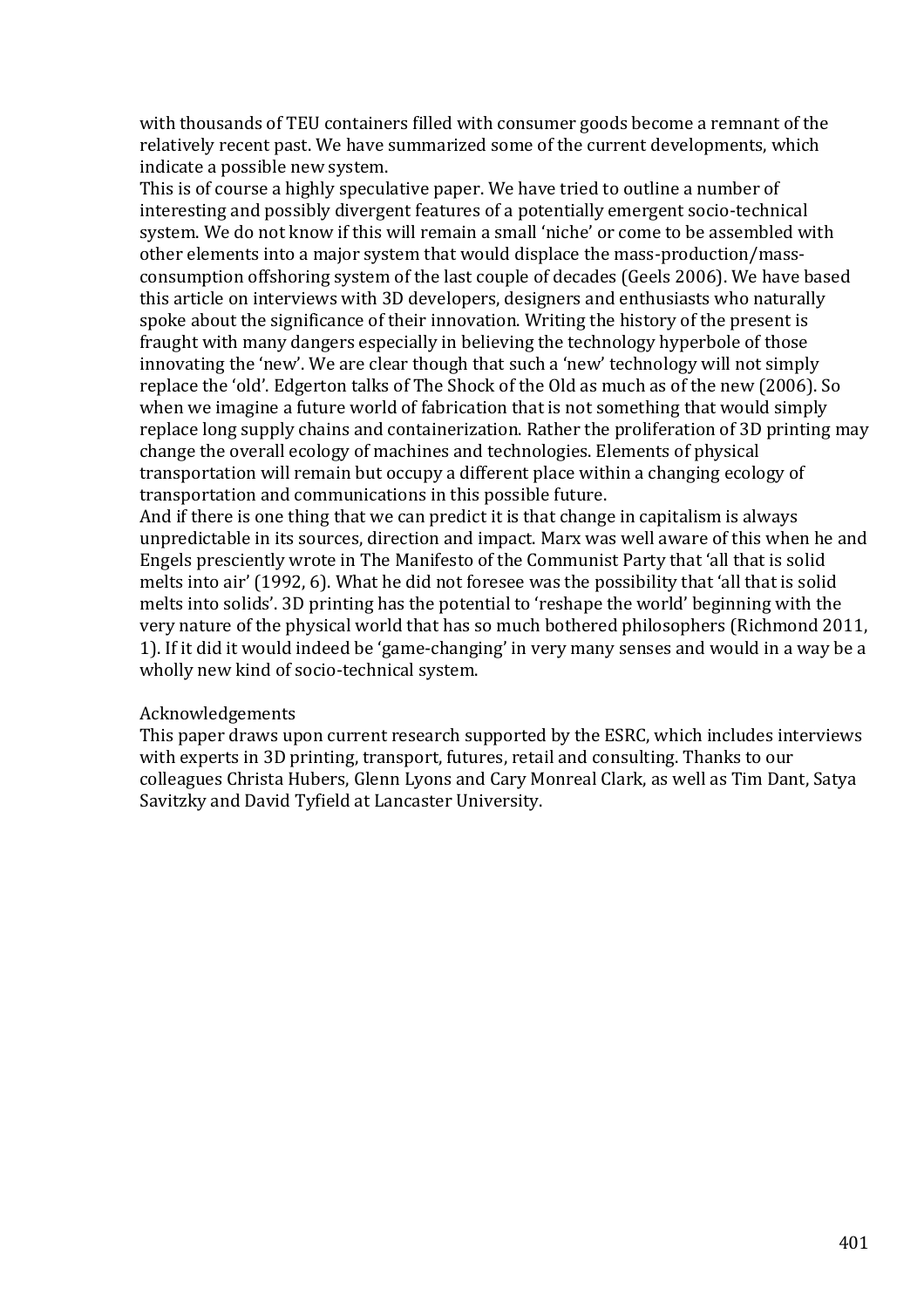References

• 1. Adermon, A., and C.Y. Liang. 2010. Piracy, Music and Movies: A Natural Experiment [online]. Uppsala, Uppsala University. Accessed August 15, 2011. http://www.nek.uu.se/Pdf/wp201018.pdf.

• 2. BBC News. 2010. "3D Printing Offers Ability to Print Physical Objects" [online]. BBC News. Accessed August 12, 2011. http://www.bbc.co.uk/news/technology-11834044.

• 3. BBC News. 2011. "Urbee 3D Printed Car Goes on Display in Canada" [online]. BBC News. Accessed December 4, 2011. http://www.bbc.co.uk/news/technology-15007018.

• 4. Bell, S. and Walker, S. 2011. Futurescaping Infinite Bandwidth, Zero Latency. Futures, 43(5): 525–539. ,

• 5. Bhagwati, J. and Blinder, A.S., eds. 2009. Offshoring of American Jobs: What Response from U.S. Economic Policy?, Cambridge, MA: MIT Press.

• 6. Birtchnell, T., and J. Urry. 2011. Small Technologies and Big Systems. Lancaster: Report for ESRC Technologies and Travel Project, UK. http://www.eprints.lancs.ac.uk/40794/

• 7. Bonanni, L., A. Parkes, and H. Ishii. 2008. "Future Craft: How Digital Media is Transforming Product Design" [online]. Design. Accessed August 12, 2011.

http://www.chi2008.org/altchisystem/submissions/submission\_leonardo.bonanni\_2.pdf. • 8. Bowyer, A., 2010. "RepRap" [online]. Vimeo. Accessed August 12, 2011. http://vimeo.com/5202148.

• 9. Bradshaw, S., Bowyer, A. and Haufe, P. 2010. The Intellectual Property Implications of Low-Cost 3D Printing. ScriptEd, 7(1): 5–31.

• 10. Brown, J., 2011. "Hacking Your House Key" [online]. Macleans.ca. Accessed August 13, 2011. http://www.macleans.ca/2011/07/06/hacking-your-house-key/.

• 11. Burgess, P., 2010. "Recyclebot Digests Milk Jugs to Feed MakerBot" [online]. Hackaday.com. Accessed August 12, 2011.

http://hackaday.com/2010/08/05/recyclebot-digests-milk-jugs-to-feed-makerbot/.

• 12. Clarke, T., 2011. "How Printing in 3D Could Save Lives" [online]. Channel 4. Accessed August 14, 2011. http://www.channel4.com/news/how-printing-in-3-d-couldsave-lives.

• 13. Cudahy, B.J. 2006. Box Boats: How Container Ships Changed the World, New York, NY: Fordham University Press.

• 14. Day, P., 2011. "Will 3D Printing Revolutionise Manufacturing?" [online]. BBC News. Accessed December 4, 2011. http://www.bbc.co.uk/news/business-14282091.

• 15. Delamore, P., 2004. 3D Printed Textiles and Personalised Clothing [online]. London: The University of the Arts London. Accessed August 12, 2011. http://ual.academia.edu/PhilipDelamore/Papers/952906/3D\_Printed\_Textiles\_and\_Person alised\_Clothing.

• 16. Doyle, R., E. Froede, D.S. John, and R. Devon. 2010. "Understanding Open Source Design: A White Paper" [online]. Accessed August 12, 2011. www.asee.org/documents/sections/middle-atlantic/fall-2010/01-Understanding-Open-Source-Design-A-White-Paper.pdf.

• 17. Easton, T. 2011. "A Recession in The Economy of Trust". In Values and Technology: Religion and Public Life, Edited by: Ricci, G. 159–169. New Jersey, NJ: Transaction.

• 18. Edgerton, D. 2006. Shock of the Old: Technology and Global History since 1900: Technology in Global History since 1900, London: Profile Books.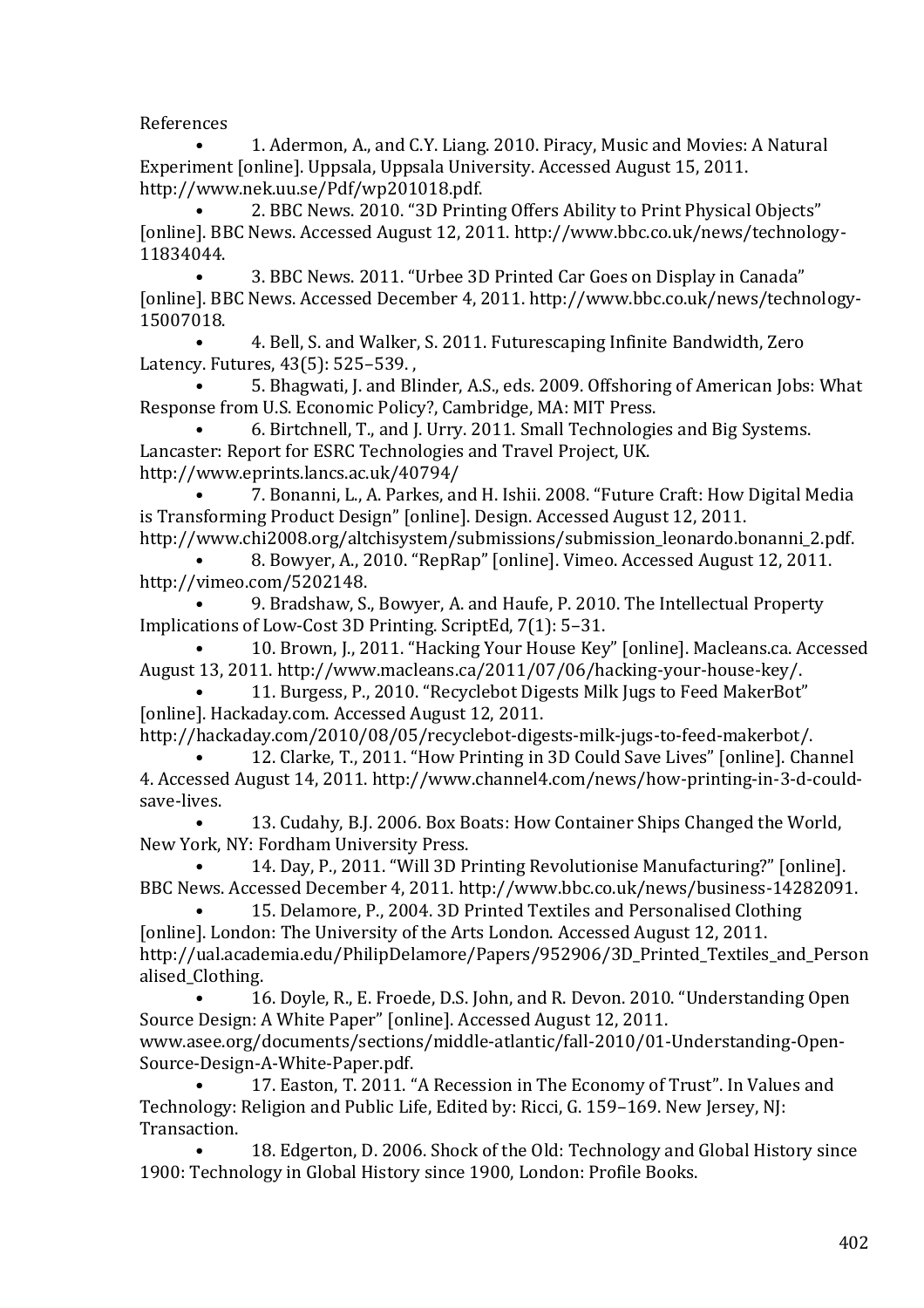• 19. Eiben, A.E., N. Ferreira, M. Schut, S. Kernbach, and U. Amsterdam. 2011. Evolution of Things [online]. Ithaca, NY: Cornell University Library. Accessed December 3, 2011. http://arxiv.org/pdf/1106.0190.

• 20. Ellen MacArthur Foundation. 2012. "Towards the Circular Economy: Economic and Business Rationale For An Accelerated Transition" [online]. Ellen MacArthur Foundation. Accessed January 14, 2012.

http://www.thecirculareconomy.org/uploads/files/012012/4f26c6959d31c63107000018 /original/120130\_EMF\_CE\_Full%20report\_final.pdf?1327941269.

• 21. Facer, K. 2011. Learning Futures, London: Taylor and Francis.

• 22. Fox, S. 2010. After the Factory [Post-Industrial Nations]. Engineering and Technology, 5(8): 59–61.

• 23. Frey, B.S., R. Luethi, and M. Osterloh. 2011. "Community Enterprises: An Institutional Innovation" [online]. SSRN. Accessed December 3, 2011. http://ssrn.com/abstract=1831123.

• 24. Geels, F.W. 2006. "Multi-Level Perspective On System Innovation: Relevance of Industrial Transformation". In Understanding Industrial Transformation: Views from Different Disciplines, Edited by: Olshoorn, X. and Wieczorekm, A. 163–186. Dordrecht: Springer.

• 25. Gershenfeld, N. 2007. Fab: The Coming Revolution on your Desktop – From Personal Computers to Personal Fabrication, New York, NY: Basic Books.

• 26. Gorz, A. 2010. Ecologica, London: Seagull Books.

• 27. Greenfield, A. 2006. Everyware: The Dawning Age of Ubiquitous Computing, Berkeley, CA: New Riders.

• 28. Halfacree, G., 2011. "Objet Demonstrates Ready-To-Use 3D Printing" [online]. Thinq. Accessed December 3, 2011. http://www.thinq.co.uk/2011/7/25/objetdemonstrates-ready-use-3d-printing/.

• 29. Hanna, P., 2011. "3-D printing: The Napster of Manufacturing?" [online]. CNN World. Accessed July 12, 2011.

http://globalpublicsquare.blogs.cnn.com/2011/07/21/3-d-printing-the-napster-ofmanufacturing/

• 30. Hopkinson, N., Hague, R.J.M. and Dickens, P.M. 2006. "Introduction to Rapid Manufacturing". In Rapid Manufacturing: An Industrial Revolution for the Digital Age, Edited by: Hopkinson, N. and Hague, R.J.M. 1–4. Chichester: John Wiley and Sons.

• 31. Kaplan, D.E., 2011. "3Dresponse" [online]. Youtube. Accessed December 5, 2011. http://www.youtube.com/watch?v=1yt8ZZGFkFc.

• 32. Karlgaard, R., 2011. "3D Printing will Revive American Manufacturing" [online]. Forbes. Accessed August 5, 2011.

http://www.forbes.com/sites/richkarlgaard/2011/06/23/3d-printing-will-reviveamerican-manufacturing/

• 33. Kelly, K. 2010. What Technology Wants, London: Viking.

• 34. Kross, R.B., 2011. "How 3d Printing will Change Absolutely Everything it Touches" [online]. Forbes. Accessed August 5, 2011.

http://www.forbes.com/sites/ciocentral/2011/08/17/how-3d-printing-will-changeabsolutely-everything-it-touches/.

• 35. Lipson, H., and M. Kurman. 2010. "Factory@Home: The Emerging Economy of Personal Fabrication" [online]. US Office of Science and Technology Policy. Accessed August 6, 2011. https://www.ida.org/stpi/occasionalpapers/papers/OP-5-2010- PersonalFabrication-v3.pdf.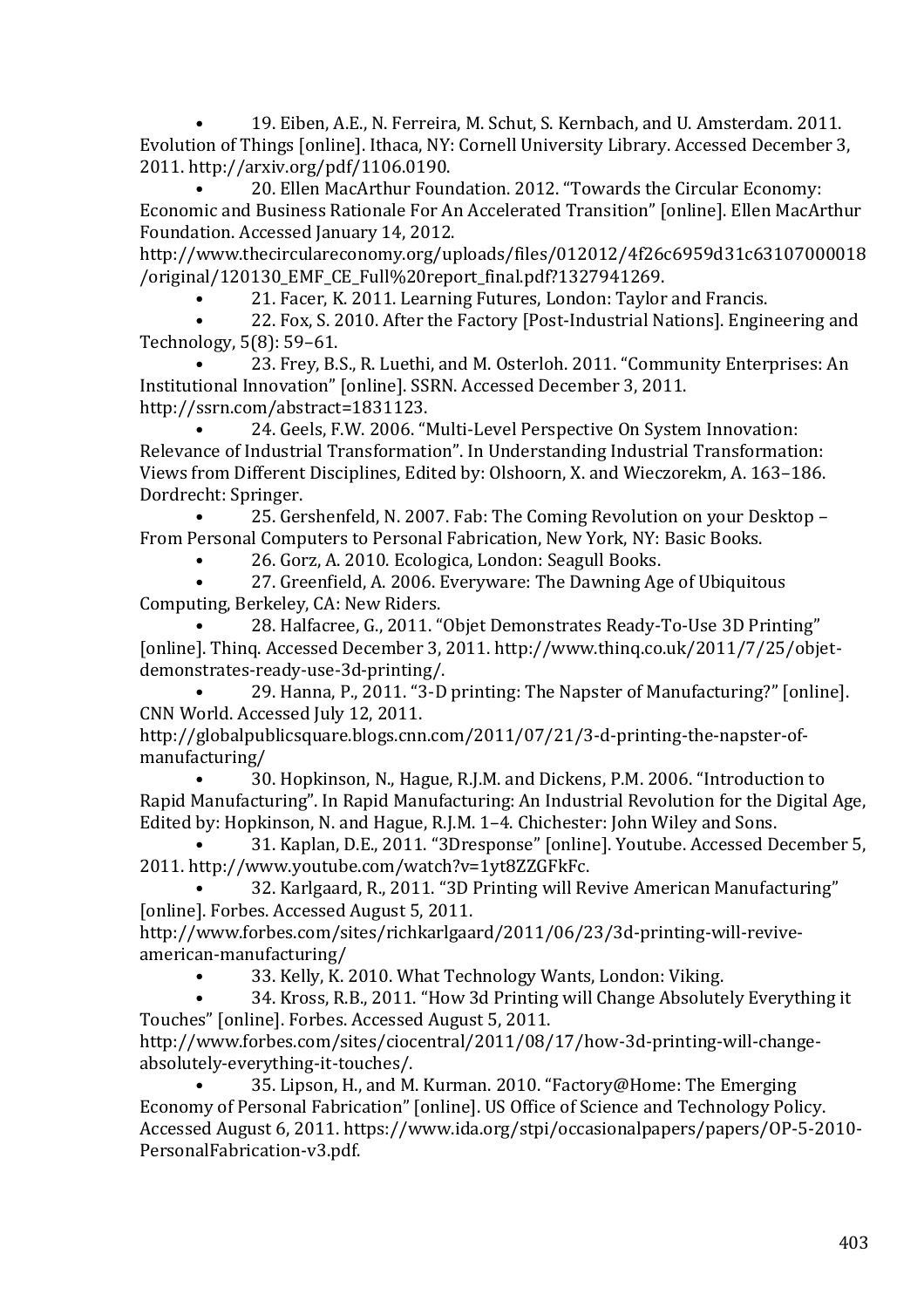• 36. Marazzi, C. 2011. The Violence of Financial Capitalism, Los Angeles, CA: Semiotext(e).

• 37. Marks, P., 2011. "3D Printing: The World's First Printed Plane" [online]. New Scientist. Accessed December 12, 2011.

http://www.newscientist.com/article/dn20737-3d-printing-the-worlds-first-printedplane.html.

• 38. Marx, K. and Engels, F. 1992. The Communist Manifesto, Oxford: Oxford University Press.

• 39. McDonald, I. 2007. Brasyl, London: Orion Books.

• 40. McKendrick, J., 2011. "3D Printing May Bring US Manufacturing Back Home" [online]. Smart Planet. Accessed August 6, 2011.

http://www.smartplanet.com/blog/business-brains/3d-printing-may-bring-usmanufacturing-back-home/17093.

• 41. Mills, M.P., 2011. "Manufacturing, 3D Printing and What China Knows About the Emerging American Century" [online]. Forbes. Accessed August 12, 2011. http://www.forbes.com/sites/markpmills/2011/07/05/manufacturing-3d-printing-andwhat-china-knows-about-the-emerging-american-century/.

• 42. Pearce, J.M., Blair, C.M., Laciak, K., Andrews, R., Nosrat, A. and Zelenika-Zovka, I. 2010. 3-D Printing of Open Source Appropriate Technologies for Self-Directed Sustainable Development. Sustainable Development, 3(4): 17–29.

• 43. Peels, J., 2011. "How Soon Before we get 'Green' 3D Printing?" [online] Quora. Accessed December 6, 2011. http://www.quora.com/How-soon-before-we-getgreen-3D-printing.

• 44. Perry, M., 2011. "How 3D Printing will Revolutionize and Revive American Manufacturing in the 21st century" [online]. Daily Markets. Accessed August 6, 2011. http://www.dailymarkets.com/economy/2011/07/09/how-3d-printing-willrevolutionize-and-revive-american-manufacturing-in-the-21st-century/

• 45. Ratto, M., and R. Ree. 2010. "The Materialization of Digital Information and the Digital Economy Knowledge Synthesis Report" [online]. Thingtank Lab. Accessed August 5, 2011. http://thingtanklab.com/wp-

content/uploads/2011/02/SSHRC\_DigEcon\_DDF.pdf.

• 46. Richmond, S., 2011. "3D printing: The Technology that Could Re-shape the World" [online]. Telegraph. Accessed December 12, 2011. http://www.telegraph.co.uk/technology/news/8666516/3D-printing-the-technology-that-

could-re-shape-the-world.html • 47. Rifkin, J. 2000. The Age Of Access: The New Culture of Hypercapitalism,

Where all of Life is a Paid-For Experience, New York, NY: Putnam.

• 48. Rodnick, D. 1966. An Introduction to Man and His Development, New York, NY: Appleton-Century-Crofts.

• 49. Sandhana, L., 2010. "The Printed Future of Christmas Dinner" [online]. BBC News. Accessed August 6, 2011. http://www.bbc.co.uk/news/technology-12069495.

• 50. Saunders, S.G. 2010. Consumer-Generated Media and Product Labelling: Designed in California, Assembled in China. International Journal of Consumer Studies, 34(4): 474–480. ,

• 51. Science Daily. 2011. "Print Your Own Teeth: Rapid Prototyping Comes to Dentistry" [online]. Science Daily. Accessed August 6, 2011.

http://www.sciencedaily.com/releases/2011/07/110714101509.htm.